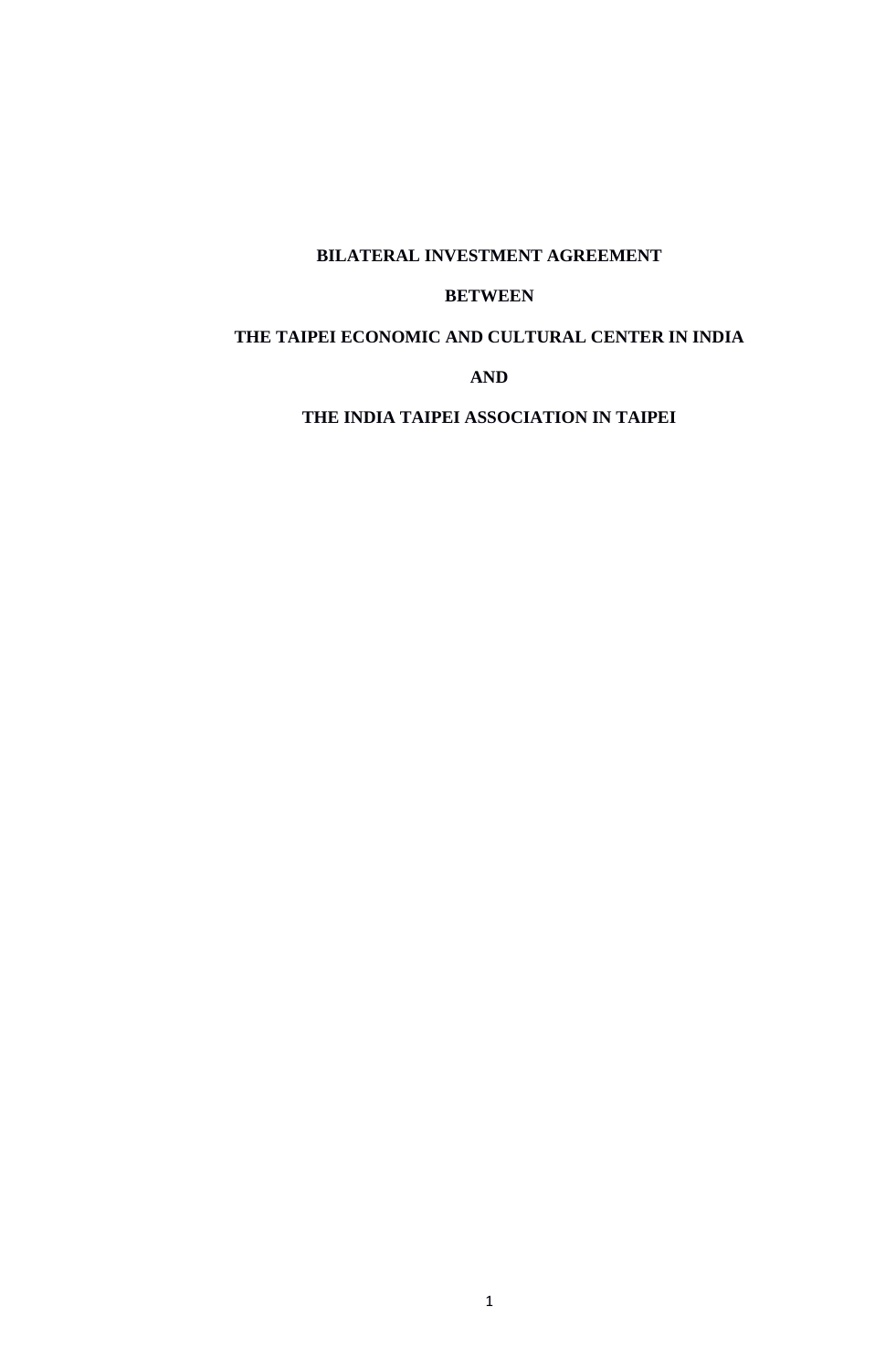#### **Preamble**

The Taipei Economic and Cultural Center in India ("TECC") and The India Taipei Association in Taipei ("ITA") (hereinafter referred to as the "**Party**" individually or the "**Parties**" collectively);

Desiring to promote bilateral cooperation between the Parties with respect to foreign investments;

Recognizing that the promotion and the protection of investments of investors of the territory of a Party, in the territory of the other Party will be conducive to the stimulation of mutually beneficial business activity, to the development of economic cooperation between them and to the promotion of sustainable development; and

Reaffirming the right of the authorities to regulate investments in their territory in accordance with their law and policy objectives.

Have agreed as follows:

#### **Chapter I – Preliminary Article 1 Definitions**

For the purposes of this Agreement:

**1.1** "**confidential information**" means business confidential information, e.g. confidential commercial, financial or technical information which could result in material loss or gain or prejudice a disputing party's competitive position, and information that is privileged or otherwise protected from disclosure under the law of the territory in which investment is made;

**1.2** "**enterprise**" means:

(a) any legal entity constituted, organised and operated in compliance with the law of the territory in which investment is made, including any company,limited liability partnership or a joint venture; and

(b) a branch of any such entity established in accordance with the law of the territory in which the investment is made and carrying out business activities there.

**1.3 "investment"** means an enterprise, directly or indirectly, owned or controlled in good faith by an investor in accordance with the law of the territory in which the investment is made, taken together with the assets of the enterprise, which has the characteristics of an investment such as the commitment of capital or other resources, certain duration, the expectation of gain or profit, the assumption of risk and sufficient contribution to the development of the Party in whose territory the investment is made. An enterprise may possess the following assets:

(a) shares, stocks and other forms of equity instruments of the enterprise or in another enterprise;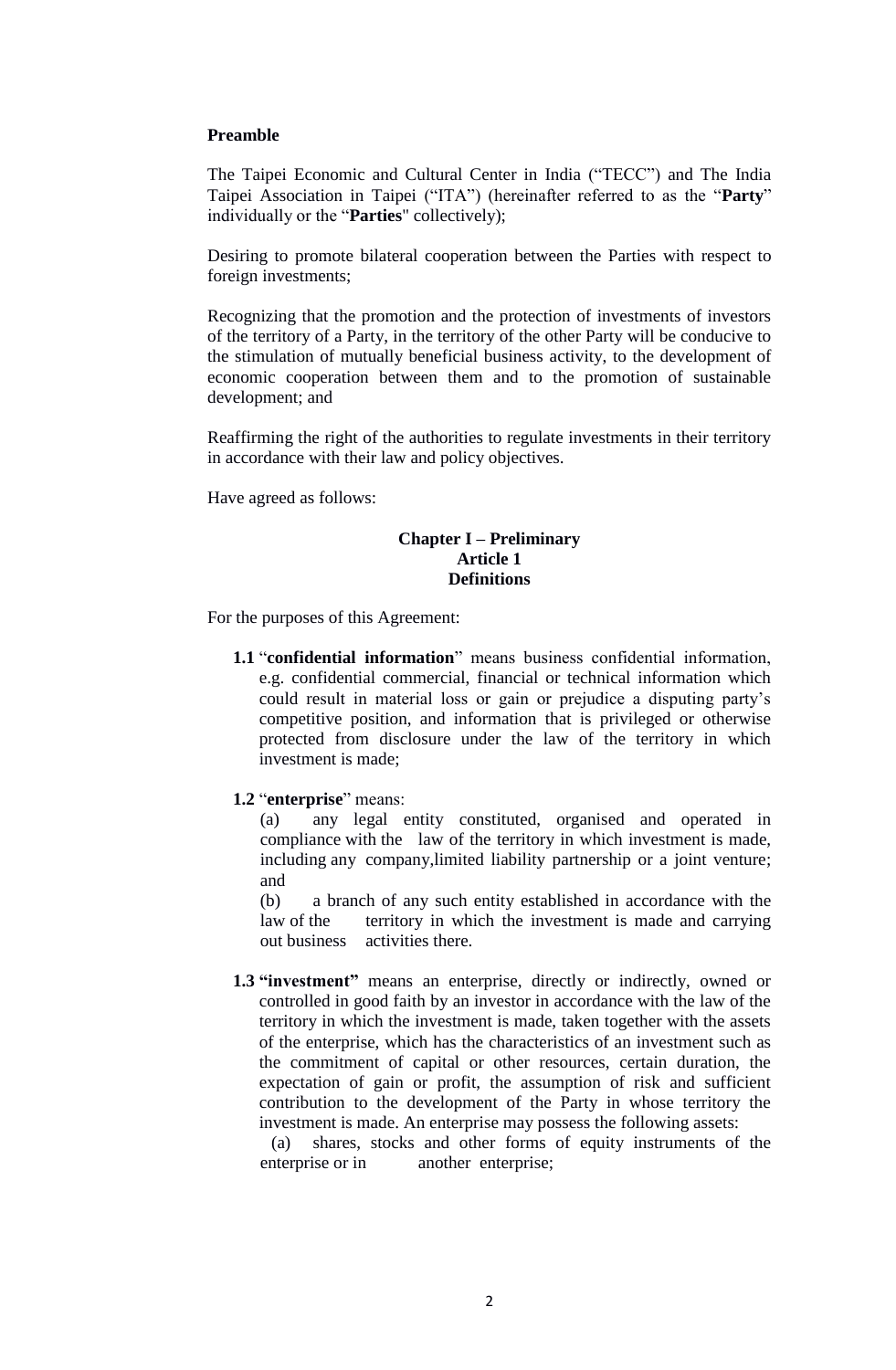- (b) a debt instrument or security of another enterprise;
- (c) a loan to another enterprise
	- (i) where the enterprise is an affiliate of the investor, or

(ii) where the original maturity of the loan is at least three

years;

(d) licenses, permits, authorisations or similar rights conferred in accordance with the law of the territory in which investment is made; (e) rights conferred by contracts, including turnkey, construction, management, production, revenue-sharing, of a long-term nature such as those to cultivate, extract or exploit natural resources in accordance with the law of the territory; or

(f) Intellectual property as provided in Article 1 of the Trade Related Aspects of Intellectual Property Rights (TRIPs), refers to all categories of intellectual property that are the subject of Sections1 through 7 of Part II of the TRIPs Agreement; and

(g) moveable or immovable property and related rights;

(h) any other interests of the enterprise which involve substantial economic activity and out of which the enterprise derives significant financial value;

For greater clarity, indirect investment means an investment made by an investor through a legal entity of a territory of a non-Party, where such legal entity is substantially owned or controlled, directly by the investor.

For greater clarity, investment does not include the following assets of an enterprise:

- (i) portfolio investments of the enterprise or in another enterprise; For greater certainty, portfolio investments means investment through capital instruments where such investment is less than 10 percent of the post issue paid-up capital on a fully diluted basis of a listed enterprise or less than 10 percent of the paid up value of each series of capital instruments of a listed enterprise;
- (ii) debt securities issued by an authority or an enterprise owned or controlled by an authority, or loans to an authority or an enterprise owned or controlled by an authority;
- (iii) any pre-operational expenditure relating to admission, establishment, acquisition or expansion of the enterprise incurred before the commencement of substantial business operations of the enterprise in the territory where the investment is made;
- (iv) claims to money that arise solely from commercial contracts for the sale of goods or services by a natural person or enterprise in the territory to an enterprise in the other territory;
- (v) goodwill, brand value, market share or similar intangible rights;
- (vi) claims to money that arise solely from the extension of credit in connection with any commercial transaction;
- (vii) an order or judgment sought or entered in any judicial, administrative or arbitral proceeding; and
- (viii) any other claims to money that do not involve the kind of interests or operations set out in the definition of investment in this Agreement.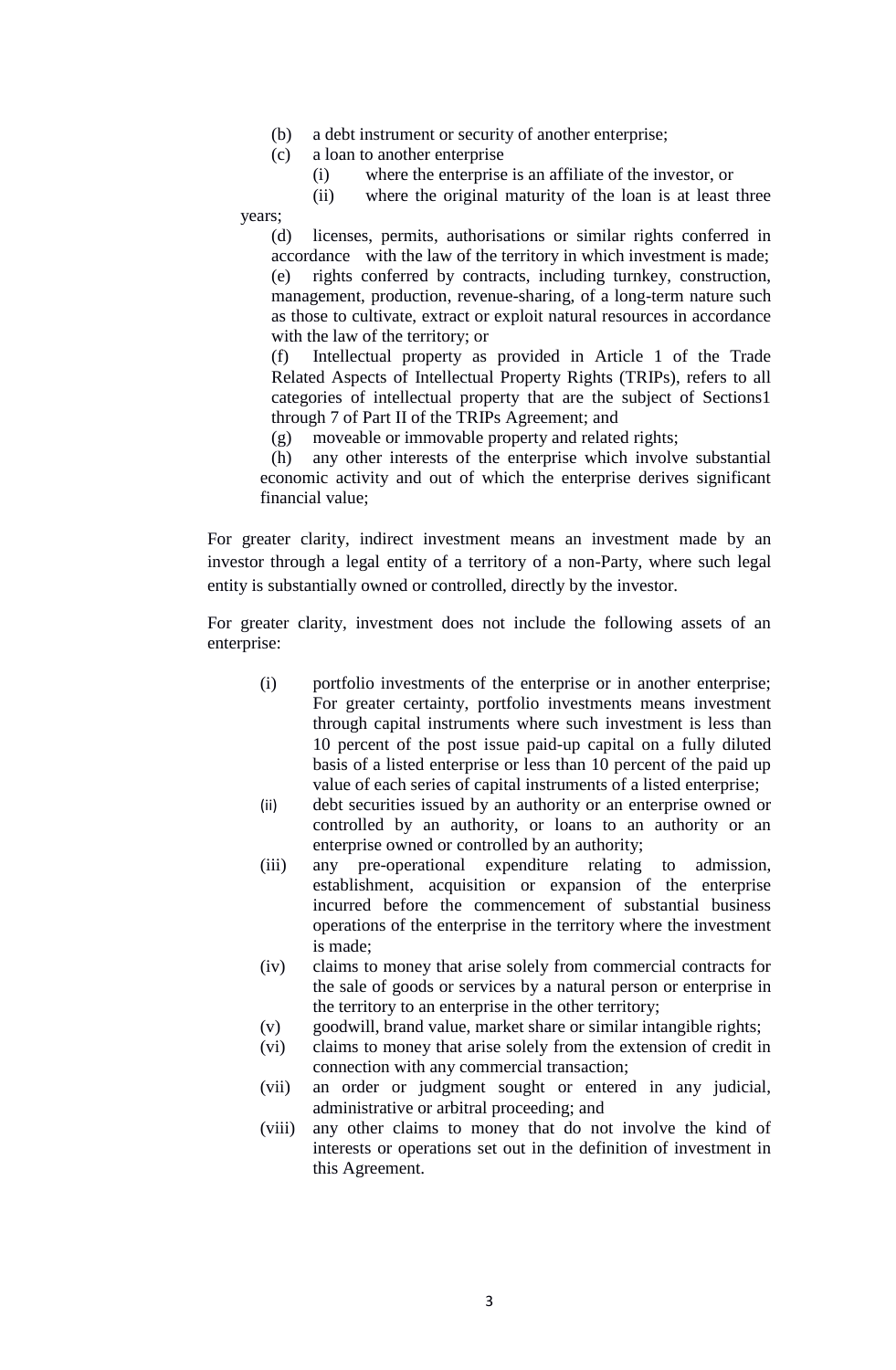**1.4** "**investor**" means a natural or juridical person of a territory, other than a branch or representative office, that has made an investment in the other territory ;

For the purposes of this definition, a "**juridical person**" means:

- (a) a legal entity that is constituted, organised and operated under the law of the territory and that has substantial business activities in that territory; or
- (b) a legal entity that is constituted, organised and operated under the laws of a territory and that is directly or indirectly owned or controlled by a natural person of that territory or by a legal entity mentioned under subparagraph (a) herein.
- **1.5 "local authority"** includes(a)an urban local body/authority, municipal body or village level body or (b) an enterprise owned or controlled by an urban local body/authority, municipal body or a village level body.
- **1.6** "**measure**" includes a law, regulation, rule, procedure, decision, administrative action, requirement or practice.
- **1.7** The term "**Pre-investment activity**" includes any activities undertaken by the investor or its enterprise prior to the establishment of the investment in accordance with the law of the territory in which the investment is made. Any activity undertaken by the investor or its investment pursuant to compliance with sectoral limitations on foreign equity, and other limits and conditions applicable under any law relating to the admission of investments in the territory where the investment is made in specific sectors falls within the meaning of "**Pre-investment activity**".
- **1.8 "Regional Authority"** means an authority at the level of state/union territory but does not include local authority.
- **1.9** "**Territory**" in respect of the Parties means the territory, including the territorial seas and any maritime areas situated beyond the territorial seas, over which the authorities of the respective territories of the Parties exercise jurisdiction in accordance with international law and its relevant laws.
- **1.10 "WTO Agreement"** means the Marrakesh Agreement Establishing the World Trade Organization, done at Marrakesh on 15 April, 1994.
- **1.11** The Annexures, Provisos and Footnotes in this Agreement constitute an integral part of this Agreement and are to be accorded the same effect as other provisions in this Agreement.

## **Article 2 Scope and General Provisions**

2.1 This Agreement shall apply to measures adopted or maintained in the territory in which investment is made, relating to investments of investors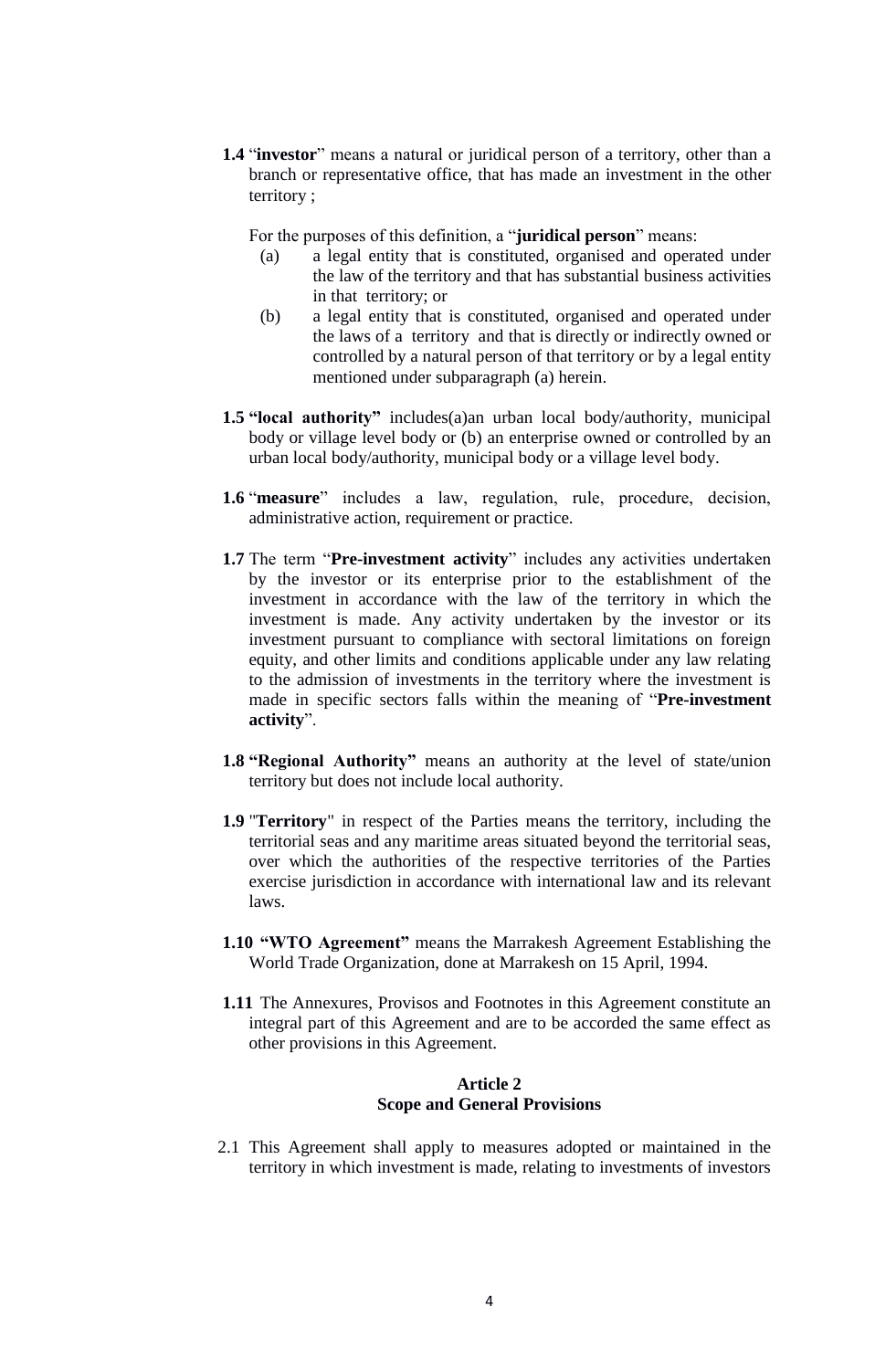of the other territory, in its territory, in existence as of the date of entry into force of this Agreement or established, acquired, or expanded thereafter, and which have been admitted in the territory in accordance with its law, regulations and policies.

- 2.2 Subject to the provisions of Chapter III of this Agreement, nothing in this Agreement shall extend to any Pre-investment activity related to establishment, acquisition or expansion of any investment, or to any measure related to such Pre-investment activities, including terms and conditions under such measure which continue to apply post-investment to the management, conduct, operation, sale or other disposition of such investments.
- 2.3 This Agreement shall not apply to claims arising out of events which occurred, or claims which have been raised prior to the entry into force of this Agreement.
- 2.4 This Agreement shall not apply to:
	- (a) any measure by a local authority;
	- (b) any law or measure regarding taxation, including measures taken to enforce taxation obligations;

For greater certainty, it is clarified that where the authority of a territory in which investment is made decides that conduct alleged to be a breach of its obligations under this Agreement is a subject matter of taxation, such decision, whether before or after the commencement of arbitral proceedings, shall be non-justiciable and it shall not be open to any arbitration tribunal to review such decision.

- (c) the issuance of compulsory licenses granted in relation to intellectual property rights, or to the revocation, limitation or creation of intellectual property rights under domestic law, to the extent that such issuance, revocation, limitation or creation is consistent with the obligations under the WTO Agreement;
- (d) procurement by the authorities of a territory;
- (e) subsidies or grants provided by the authorities of a territory;and
- (f) services supplied in the exercise of authority by the relevant body or authority of a territory. For the purposes of this provision, a service supplied in the exercise of authority means any service which is not supplied on a commercial basis.

## **Chapter II: Obligations of Authorities of a Territory Article 3 Treatment of investments**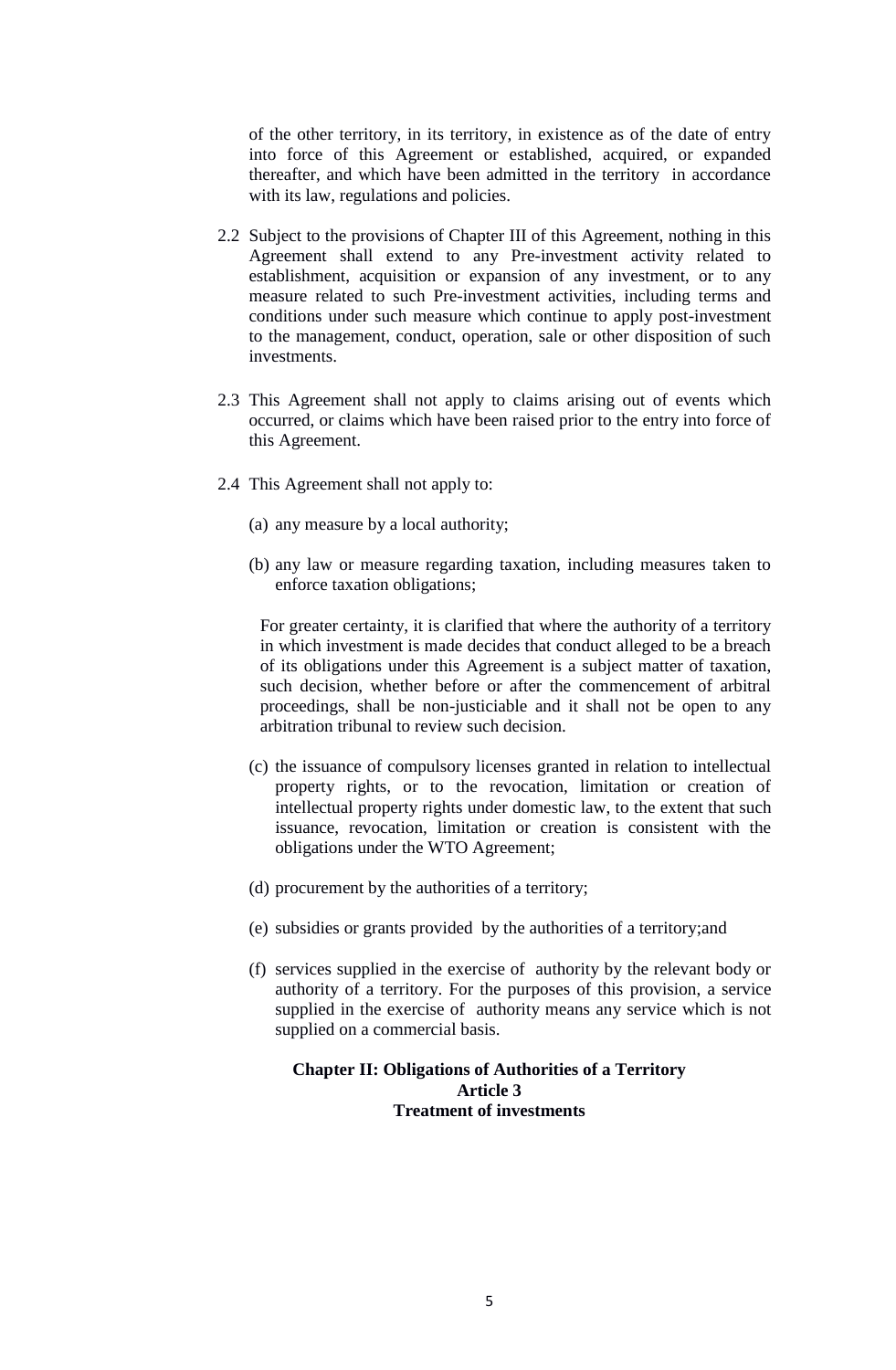3.1 Investments made by investors shall not be subject to measures, by authorities of the territory in which the investment is made, which constitute a violation of customary international law through:

(a) Denial of justice in any judicial or administrative proceedings; or

(b) fundamental breach of due process; or

(c) targeted discrimination on manifestly unjustified grounds, such as gender, race or religious belief; or

(d) manifestly abusive treatment, such as coercion, duress and harassment.

- 3.2 Investments of investors of the other territory and investors with respect to their investments shall be accorded full protection and security. For greater certainty, "full protection and security" only refers to the authorities of the territory of a Party's obligations relating to physical security of investors and to investments made by the investors of the other territory and not to any other obligation whatsoever.
- 3.3 A determination that there has been a breach of another provision of this Agreement, or of a separate international agreement, does not establish that there has been a breach of this Article.
- 3.4 In considering an alleged breach of this article, an Arbitral Tribunal shall take account of whether the investor or, as appropriate, the locally established enterprise, pursued action for remedies before domestic courts or tribunals prior to initiating a claim under this Agreement.

## **Article 4 Non-discrimination**

- 4.1 Investor or investments made by investors of the other territory shall be accorded treatment no less favourable treatment than that accorded, in like circumstances, to its own investors or to investments by such investors with respect to the management, conduct, operation, sale or other disposition of investments in a territory.
- 4.2 The treatment accorded under Article 4.1 means, with respect to a Regional authority, treatment no less favourable than the treatment accorded, in like circumstances, by that Regional authority to investors, and to investments of investors, of the territory of which it forms a part.

#### **Article 5 Expropriation**

5.1 An investment of an investor of the other territory may not be nationalized or expropriated (hereinafter "**expropriate**") either directly or through measures having an effect equivalent to expropriation, except for reasons of public purpose, in accordance with the due process of law and on payment of adequate compensation. Such compensation shall be adequate and be at least equivalent to the fair market value of the expropriated investment immediately on the day before the expropriation takes place ("**date of expropriation**"), and shall not reflect any change in value occurring because the intended expropriation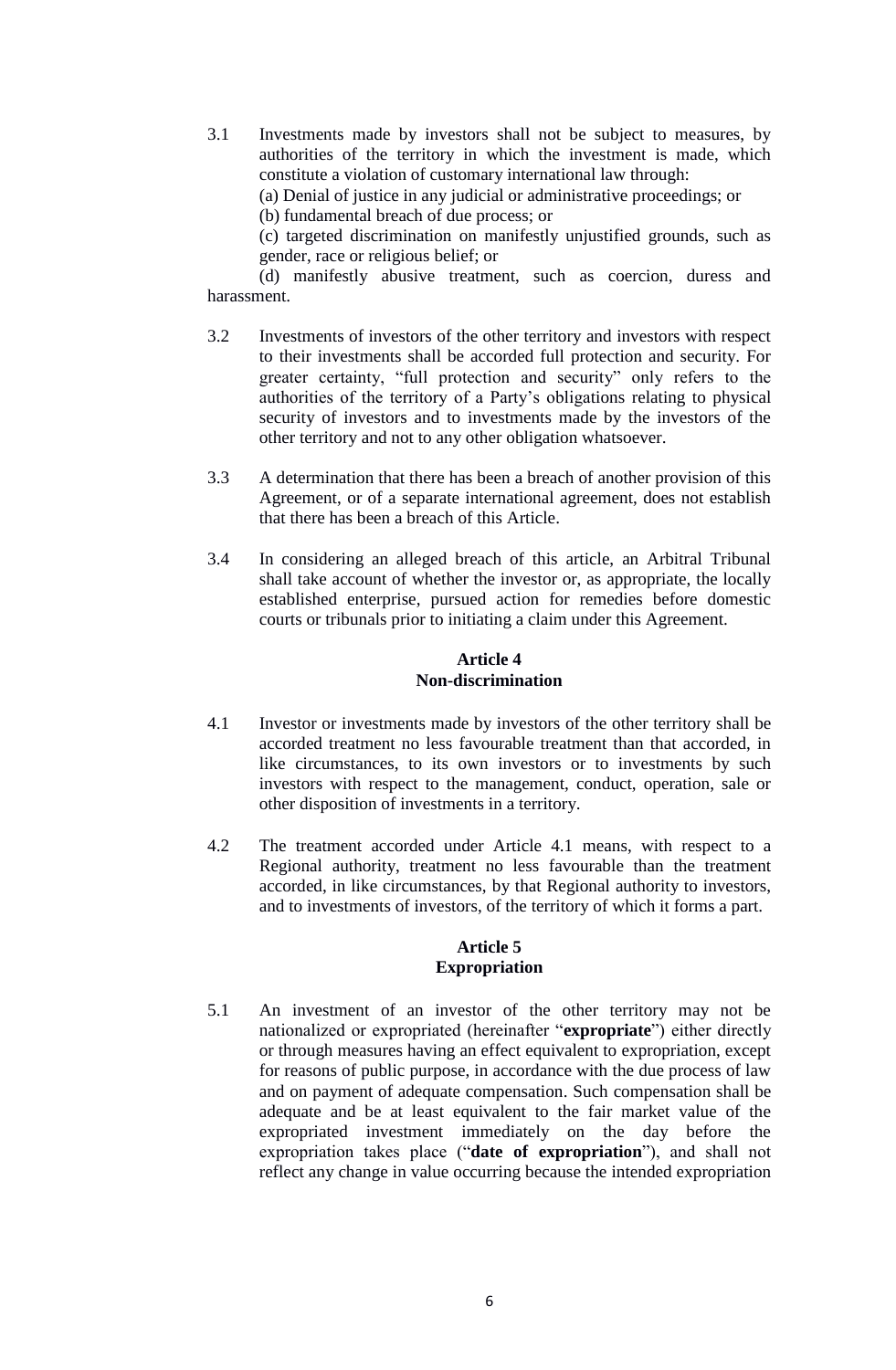had become known earlier. Valuation criteria shall include going concern value, asset value including declared tax value of tangible property, and other criteria, as appropriate, to determine fair market value.

5.2 Payment of compensation shall be made in a freely convertible currency. Interest on payment of compensation, where applicable, shall be paid in simple interest at a commercially reasonable rate from the date of expropriation until the date of actual payment. On payment, compensation shall be freely transferable in accordance with Article 6[Transfers].

## 5.3 The Parties confirm their shared understanding that:

(a) Expropriation may be direct or indirect:

(i) direct expropriation occurs when an investment is nationalised or otherwise directly expropriated through formal transfer of title or outright seizure; and (ii) indirect expropriation occurs if a measure or series of

measures of the authorities of the territory has an effect equivalent to direct expropriation, in that it substantially or permanently deprives the investor of the fundamental attributes of property in its investment, including the right to use, enjoy and dispose of its investment, without formal transfer of title or outright seizure.

(b) The determination of whether a measure or a series of measures have an effect equivalent to expropriation requires a case-by-case, factbased inquiry, that takes into consideration:

(i) the economic impact of the measure or series of measures, although the sole fact that a measure or series of measures has an adverse effect on the economic value of an investment does not establish that an indirect expropriation has occurred;

(ii) the duration of the measure or series of measures of the authorities of the territory;

(iii) the character of the measure or series of measures, notably their object, context and intent; and

(iv) whether a measure by the authorities of the territory breaches a prior binding written commitment to the investor whether by contract, licence or other legal document.

- 5.4 For the avoidance of doubt, an action taken by the authorities of the territory in its commercial capacity shall not constitute expropriation or any other measure having similar effect.
- 5.5 Non-discriminatory regulatory measures by the authorities of the territory or measures or awards by judicial bodies of the territory that are designed and applied to protect legitimate public interest or public purpose objectives such as public health, safety and the environment shall not constitute expropriation under this Article.
- 5.6 In considering an alleged breach of this Article, an Arbitral Tribunal shall take account of whether the investor or, as appropriate, the locally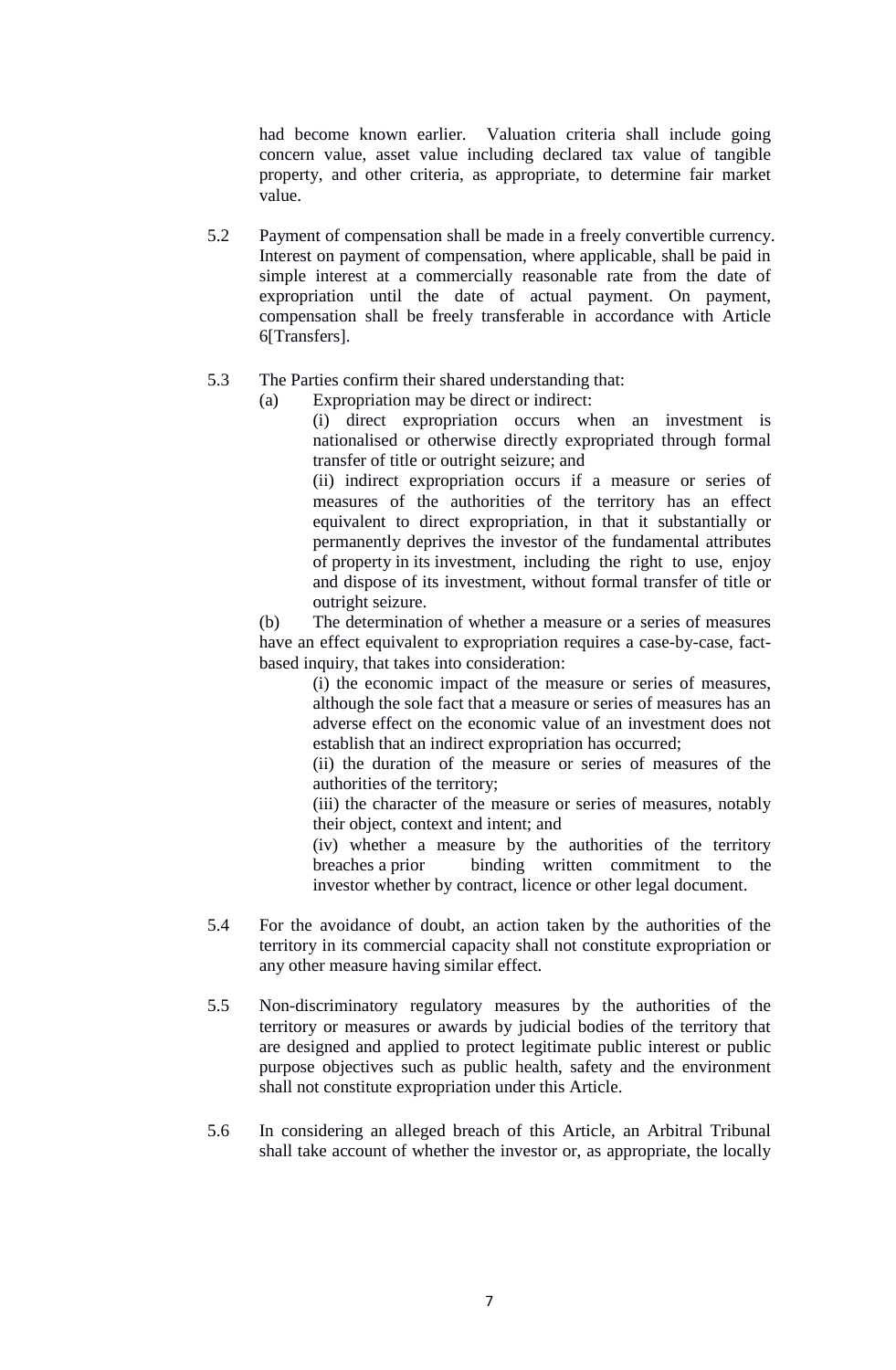established enterprise, pursued action for remedies before domestic courts or tribunals prior to initiating a claim under this Agreement.

#### **Article 6 Transfers**

- 6.1 Subject to the law of a territory, all funds of an investor of the other territory related to an investment in the territory shall be permitted to be freely transferred and on a non-discriminatory basis. Such funds may include:
	- (a) contributions to capital;

(b) profits, dividends, capital gains and proceeds from the sale of all or any part of the investment or from the partial or complete liquidation of the investment;

(c) interest, royalty payments, management fees, and technical assistance and other fees;

(d) payments made under a contract, including a loan agreement;

(e) payments made pursuant to Article 5 [Expropriation], Article

7[Compensation for losses] and under Chapter IV.

- 6.2 Unless otherwise agreed to between the Parties, currency transfer under Article 6.1 shall be permitted in the currency of the original investment or any other convertible currency. Such transfer shall be made at the prevailing market rate of exchange on the date of transfer.
- 6.3 Nothing in this Agreement shall prevent the authorities of the territory from conditioning or preventing a transfer through a good faith application of its law, including actions relating to:

(a) bankruptcy, insolvency or the protection of the rights of the creditors; (b) compliance with judicial, arbitral or administrative decisions and awards;

(c) compliance with labour obligations;

(d) financial reporting or record keeping of transfers when necessary to assist law enforcement or financial regulatory authorities;

(e) issuing, trading or dealing in securities, futures, options, or derivatives;

(f) compliance with the law on taxation;

(g) criminal or penal offences and the recovery of the proceeds of crime; (h) social security, public retirement, or compulsory savings schemes, including provident funds, retirement gratuity programs and employees insurance programs;

(i) severance entitlements of employees;

(j) requirement to register and satisfy other formalities imposed by the Central Bank and other relevant authorities of the territory of a Party; and

(k) in the case of ITA, requirements to lock-in initial capital investments, as provided in the authority's Foreign Direct Investment (FDI) Policy, where applicable, provided that, any new measure which would require a lock-in period for investments will not apply to existing investments.

6.4 Notwithstanding anything in Article 6.1 and 6.2 to the contrary, an authority of a territory may temporarily restrict transfers in the event of serious balance-of-payments difficulties or threat thereof, or in cases where, in exceptional circumstances, movements of capital cause or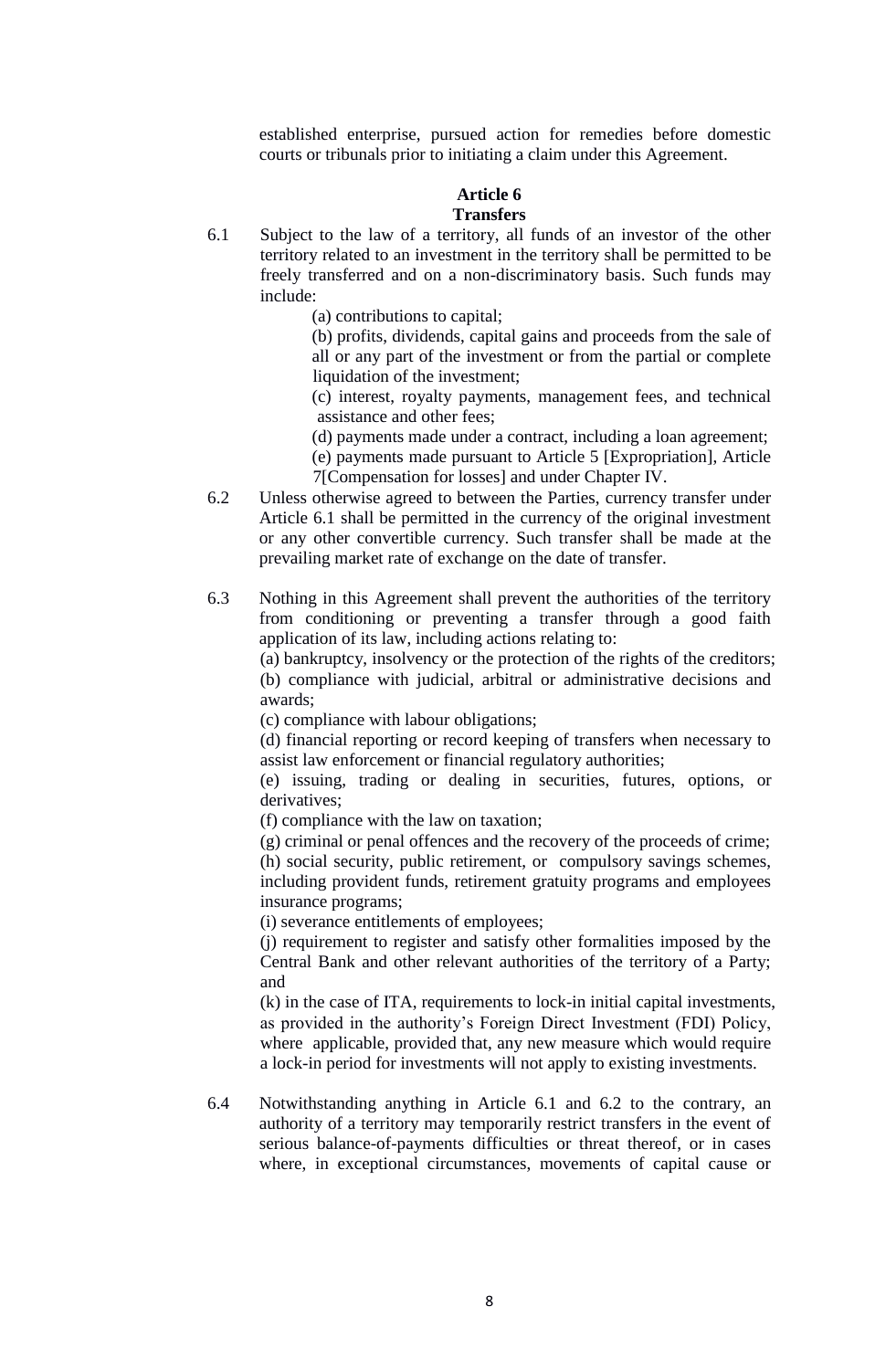threaten to cause serious difficulties for macroeconomic management, in particular, monetary and exchange rate policies.

### **Article 7 Compensation for Losses**

Investments of investors of one territory which suffer losses owing to war or other armed conflict, a state of national emergency or civil disturbances in other territory, will be given treatment, as regards restitution, indemnification, compensation or other settlement, no less favourable than that which the authorities of the latter territory accord to their own investors or to investors of any non-Party territory. Resulting payments shall be freely transferable.

#### **Article 8 Subrogation**

- 8.1 If an authority of a territory or its designated agency makes a payment to any of its investors under a guarantee or a contract of insurance it has entered into in respect of an investment, the validity of the subrogation in favour of such authority or agency thereof to any right or title held by the investor shall be recognized in the other territory.
- 8.2 An authority of a territory or its designated agency thereof which is subrogated to the rights of an investor in accordance with paragraph 1 of this Article shall be entitled in all circumstances to the same rights as those of the investor in respect of the investment. Such rights may be exercised by the authority or its designated agency thereof, or by the investor if the said authority or any agency thereof so authorizes.

### **Article 9 Entry and Sojourn of Personnel**

Subject to the law in the territories relating to the entry and sojourn of noncitizens and on the basis of reciprocity, an authority of the territory shall permit natural persons of the other territory employed by the investor or the locally established enterprise to enter and remain in its territory for the purpose of engaging in activities connected with the investment.

#### **Article 10 Transparency**

10.1 Each Party shall, to the extent possible, ensure that the laws, regulations, procedures, and administrative rulings of general application in respect of any matter covered by this Agreement are promptly published or otherwise made available in such a manner as to enable interested persons and the other Party to become acquainted with them.

10.2 Each Party shall, as provided for in the laws and regulations in its territory:

- (a) publish any such measure that it proposes to adopt; and
- (b) provide interested persons and the other Party a reasonable opportunity to comment on such proposed measures.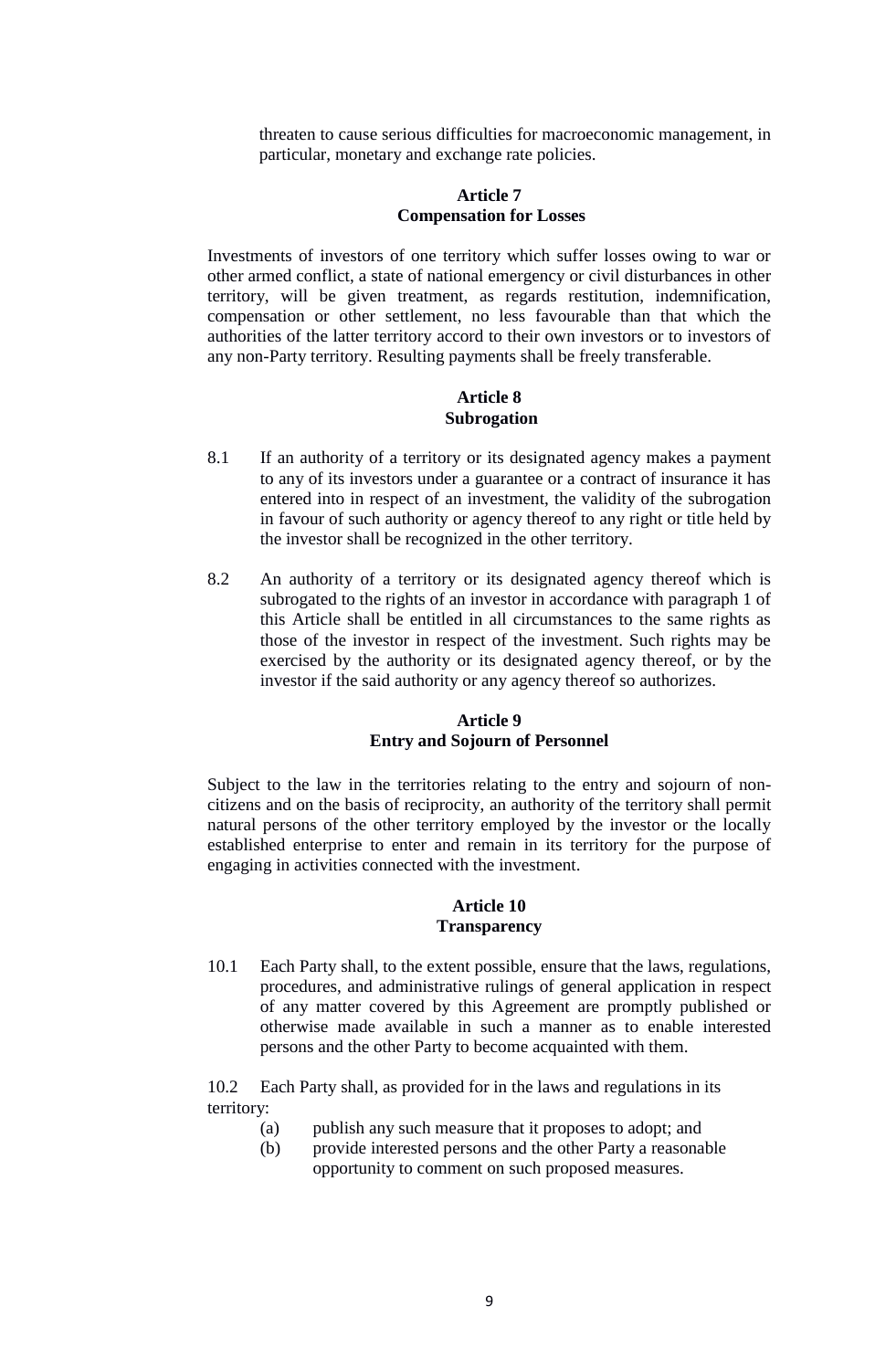- 10.3 Each Party shall, upon request by the other Party, promptly respond to specific questions from and provide information to the other Party with respect to matters referred to in Article 10.1.
- 10.4 Nothing in this Agreement shall require a Party to furnish or allow access to confidential information, the disclosure of which would impede law enforcement, or otherwise be contrary to the public interest, or which would prejudice legitimate commercial interests of particular juridical persons, public or private.

#### **Chapter III Investor Obligations**

#### **Article 11 Compliance with Laws**

The Parties reaffirm and recognize that:

(a) Investors and their investments shall comply with all laws, regulations, procedures and administrative rulings of the territory of a Party concerning the establishment, acquisition, management, operation and disposition of investments.

(b)Investors and their investments shall not, either prior to or after the establishment of an investment, offer, promise, or give any undue pecuniary advantage, gratification or gift whatsoever, whether directly or indirectly, to a public servant or official of the territory of a Party as an inducement or reward for doing or forbearing to do any official act or obtain or maintain other improper advantage nor shall be complicit in inciting, aiding, abetting, or conspiring to commit such acts.

(c) Investors and their investments shall comply with the provisions of law of the territory concerning taxation, including timely payment of their tax liabilities.

(d)An investor shall provide such information as the authorities of territory may require concerning the investment in question and the corporate history and practices of the investor, for purposes of decision making in relation to that investment or solely for statistical purposes.

#### **Article 12 Corporate Social Responsibility**

Investors and their enterprises operating within each territory shall endeavour to voluntarily incorporate internationally recognized standards of corporate social responsibility in their practices and internal policies, such as statements of principle that have been endorsed or are supported by the authorities of the territories. These principles may address issues such as labour, the environment, human rights, community relations and anti-corruption.

## **Chapter IV Settlement of Investment Disputes**

## **Article 13**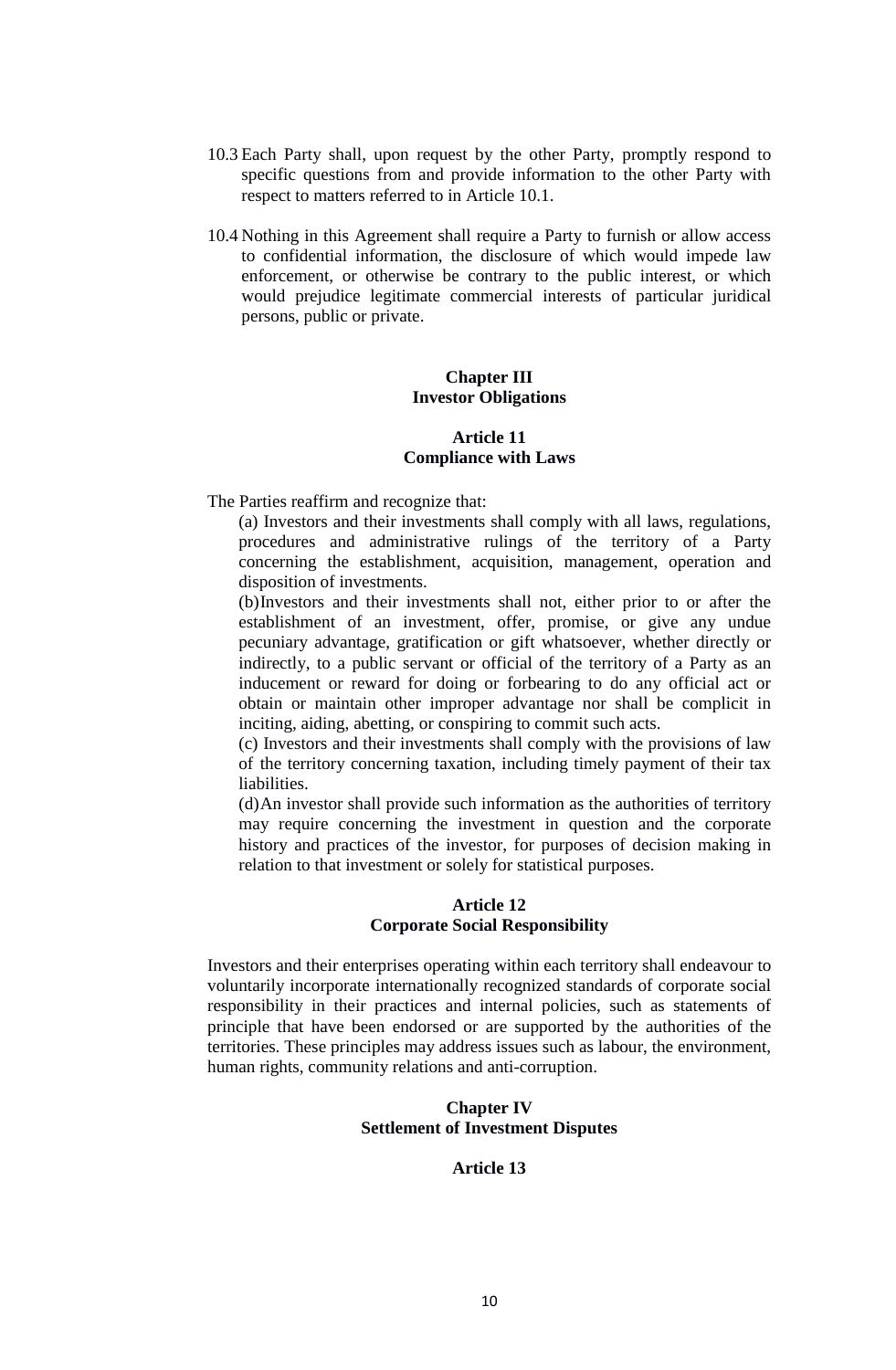#### **Scope and Definitions**

- 13.1Without prejudice to the rights and obligations of the authorities of the territories under Chapter V, this Chapter establishes a mechanism for the settlement of disputes between an investor and the authorities of the other territory.
- 13.2 This Chapter shall only apply to a dispute between the authorities of a territory and an investor of the other territory with respect to its investment, arising out of an alleged breach of an obligation of the authorities of the territory under Chapter II of this Agreement, other than the obligation under Articles 9 [Entry and Sojourn of Personnel]andArticle10 [Transparency] of this Agreement.
- 13.3 The Arbitral Tribunal constituted under this Chapter shall only decide claims in respect of a breach of this Agreement as set out in Chapter II, except under Articles 9[Entry and Sojourn of Personnel] and Article10[Transparency], and not disputes arising solely from an alleged breach of a contract between the authorities of the territory and an investor. Such disputes shall only be resolved by the domestic courts or in accordance with the dispute resolution provisions set out in the relevant contract.
- 13.4 An investor may not submit a claim to arbitration under this Chapter if the investment has been made through fraudulent misrepresentation, concealment, corruption, money laundering,conduct amounting to an abuse of process,or similar illegal mechanisms.
- 13.5 In addition to other limits on its jurisdiction, the Arbitral Tribunal constituted under this Chapter shall not have the jurisdiction to:

(a) review the merits of a decision made by a judicial authority of the territory; or

(b)accept any claim that is or has been subject of an arbitration under Chapter V.

- 13.6 A dispute between an investor and the authorities of the territory shall proceed sequentially in accordance with this Chapter.
- 13.7 For the purposes of this Chapter:

(a) "**Defending Party**" means the authorities of the territory against which a claim is made under this Article.

(b) "**disputing party**" means a Defending Party or a disputing investor.

(c) "**disputing parties**" means a disputing investor and a Defending Party.

(d) "**disputing investor**" means an investor of a territory that makes a claim against the authorities of the other territory on its behalf under this Article, and where relevant, includes an investor of a territory that makes a claim on behalf of the locally established enterprise.

(e) "**Non-disputing Party**" means the authorities of the territory to this Agreement which is not a party to a dispute under Chapter IV of this Agreement.

(f) "**UNCITRAL Arbitration Rules**" means the arbitration rules of the United Nations Commission on International Trade Law.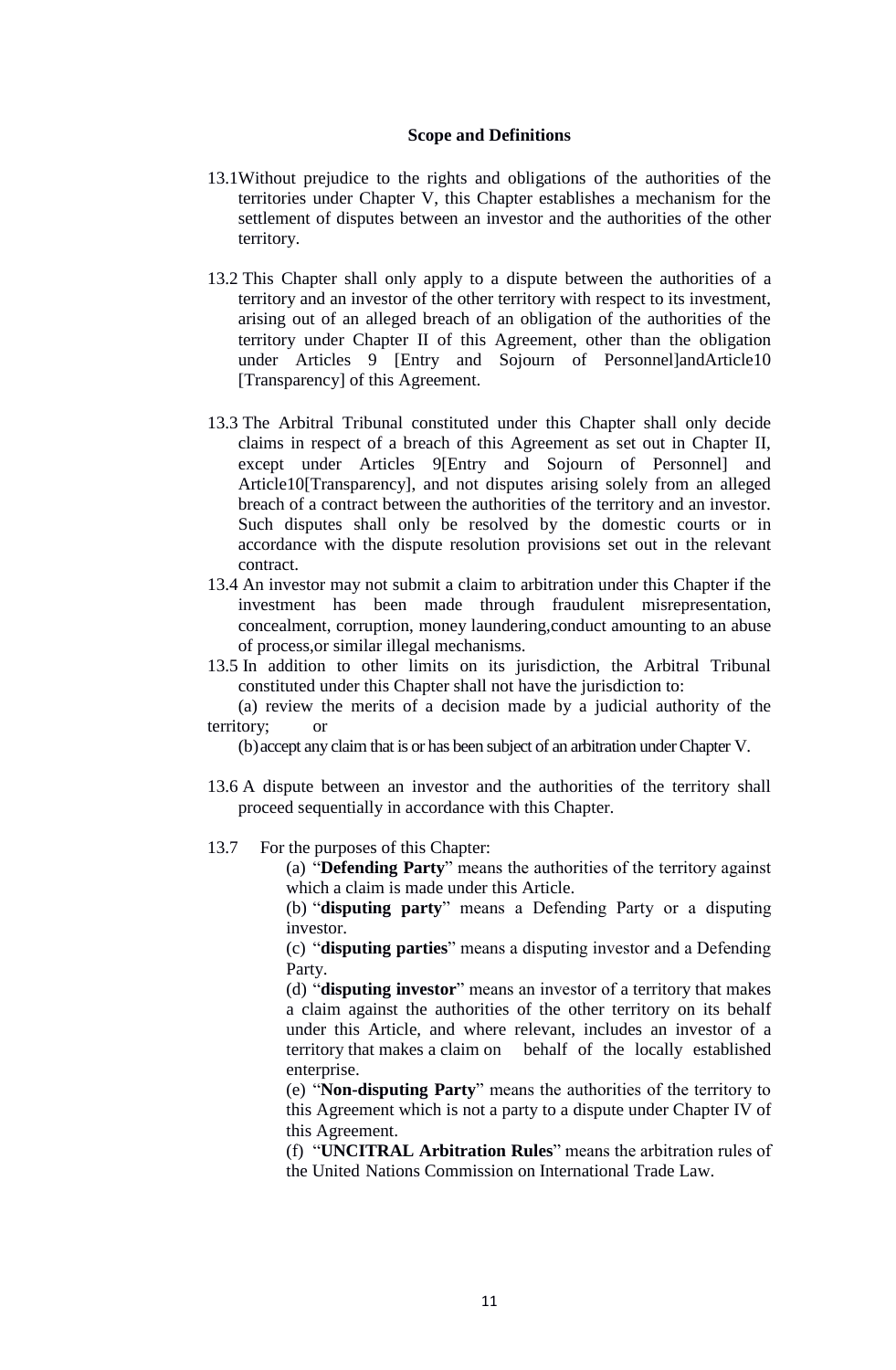(g) **"New York Convention"** means the United Nations Convention on the Recognition and Enforcement of Foreign Arbitral Awards done at New York on 10 June, 1958.

(h) **"ICC Arbitration Rules"** means the Rules of Arbitration of the International Chamber of Commerce, in force as from 1 January 2012 and as amended thereafter.

#### **Article 14**

#### **Proceedings under different international agreements**

Where claims are brought pursuant to this Chapter and another international agreement and:

(a) there is a potential for overlapping compensation; or

(b) the other international claim could have a significant impact on the resolution of the claim brought pursuant to this Chapter,

the Arbitral Tribunal constituted under this Chapter shall, as soon as possible after hearing the disputing parties, stay its proceedings or otherwise ensure that proceedings brought pursuant to another international agreement are taken into account in its decision, order or award.

## **Article 15 Conditions Precedent to Submission of a Claim to Arbitration**

- 15.1 In respect of a claim that the Defending Party has breached an obligation under Chapter II, other than an obligation under Article 9 [Entry and Sojourn of Personnel] and Article 10 [Transparency], a disputing investor may commence a proceeding under this Chapter by transmitting a written request for consultations and negotiations ("written request") to the Defending Party.
- 15.2 The written request shall: specify the name and address of the disputing investor or the enterprise, where applicable; set out the factual basis of the claim, including the measures at issue; specify the provisions of the Agreement alleged to have been breached and any other relevant provisions; specify the relief sought and the approximate amount of damages claimed; and furnish evidence establishing that the disputing investor is an investor of the territory of the other Party.
- 15.3 For no less than six (6) months after receipt of the written request, the disputing parties shall use their best efforts to try to resolve the dispute amicably through meaningful consultation, negotiation or other third party procedures. In all such cases, the place of such consultation or negotiation or settlement shall be the territory in which the investment is made.
- 15.4 In the event that the disputing parties cannot settle the dispute amicably, a disputing investor may submit a claim to arbitration pursuant to this Agreement, but only if the following additional conditions are satisfied:

(a) a disputing investor must submit its claim before the relevant domestic courts or administrative bodies in the territory in which the investment is made for the purpose of pursuing domestic remedies in respect of the same measure or similar factual matters for which a breach of this Agreement is claimed. Such claim before the relevant domestic courts or administrative bodies mentioned above, must be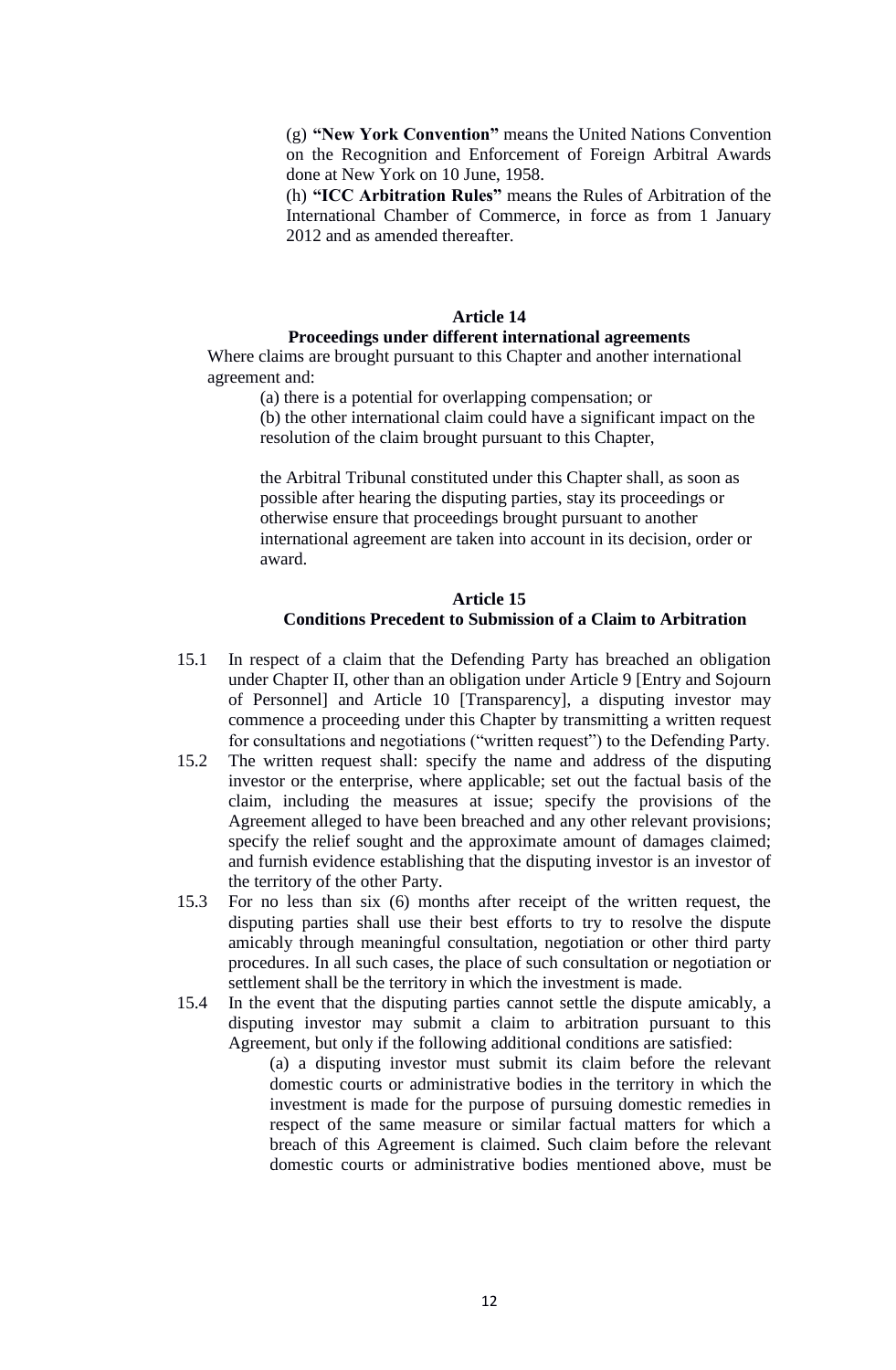submitted within one(1) year and six  $(6)$  months from the date on which the investor first acquired, or should have first acquired, knowledge of the measure in question and knowledge that the investment, or the investor with respect to its investment, had incurred loss or damage as a result.

For greater certainty, in demonstrating compliance with the obligation to exhaust local remedies, the investor shall not assert that the obligation to exhaust local remedies does not apply or has been met on the basis that the claim under this Agreement is by a different party or in respect of a different cause of action.

Provided, however, that the requirement to exhaust local remedies shall not be applicable if the investor or the locally established enterprise can demonstrate that there are no available domestic legal remedies capable of reasonably providing any relief in respect of the same measure or similar factual matters for which a breach of this Agreement is claimed by the investor.

(b) Where applicable, if, after exhausting all judicial and administrative remedies relating to the measure underlying the claim for at least a period of four(4) years from the date on which the investor first acquired knowledge of the measure in question, no resolution has been reached satisfactory to the investor,

(c)not more than five (5) years and six (6) months have elapsed from the date on which the disputing investor first acquired, or should have first acquired, knowledge of the measure in question and knowledge that the disputing investor with respect to its investment, had incurred loss or damage as a result; or

(d)where applicable, not more than twelve (12) months have elapsed from the conclusion of domestic proceedings pursuant to subparagraph (b).

(e) the disputing investor or the locally established enterprise have waived their right to initiate or continue before any administrative tribunal or court under the law of the territory of any Party, or other dispute settlement procedures, any proceedings with respect to the measure of the Defending Party that is alleged to be a breach referred to in Article 13.2.

(f)In case of indirect investment, a disputing investor may submit a claim under Chapter IV only if, both the disputing investor and the legal entity of any other territory through which the investment has been made, waive their right to initiate or continue any proceeding, including under any other Investment Agreement, with respect to the measure of the Defending Party that is alleged to be a breach referred to in Article 13.2. Such waivers shall be provided in writing to the Defending Party, by the disputing investor and the legal entity of any other territory through which the investment has been made.

(g)In case of indirect investment, no claim may be submitted under this Chapter if the disputing investor or the legal entity of any other territory through which the investment has been made, submits or has submitted a claim with respect to the same measure or series of measures under any proceeding, including under any other Investment Agreement.

(h) where the claim submitted by the disputing investor is for loss or damage to an interest in an enterprise of the territory of the other Party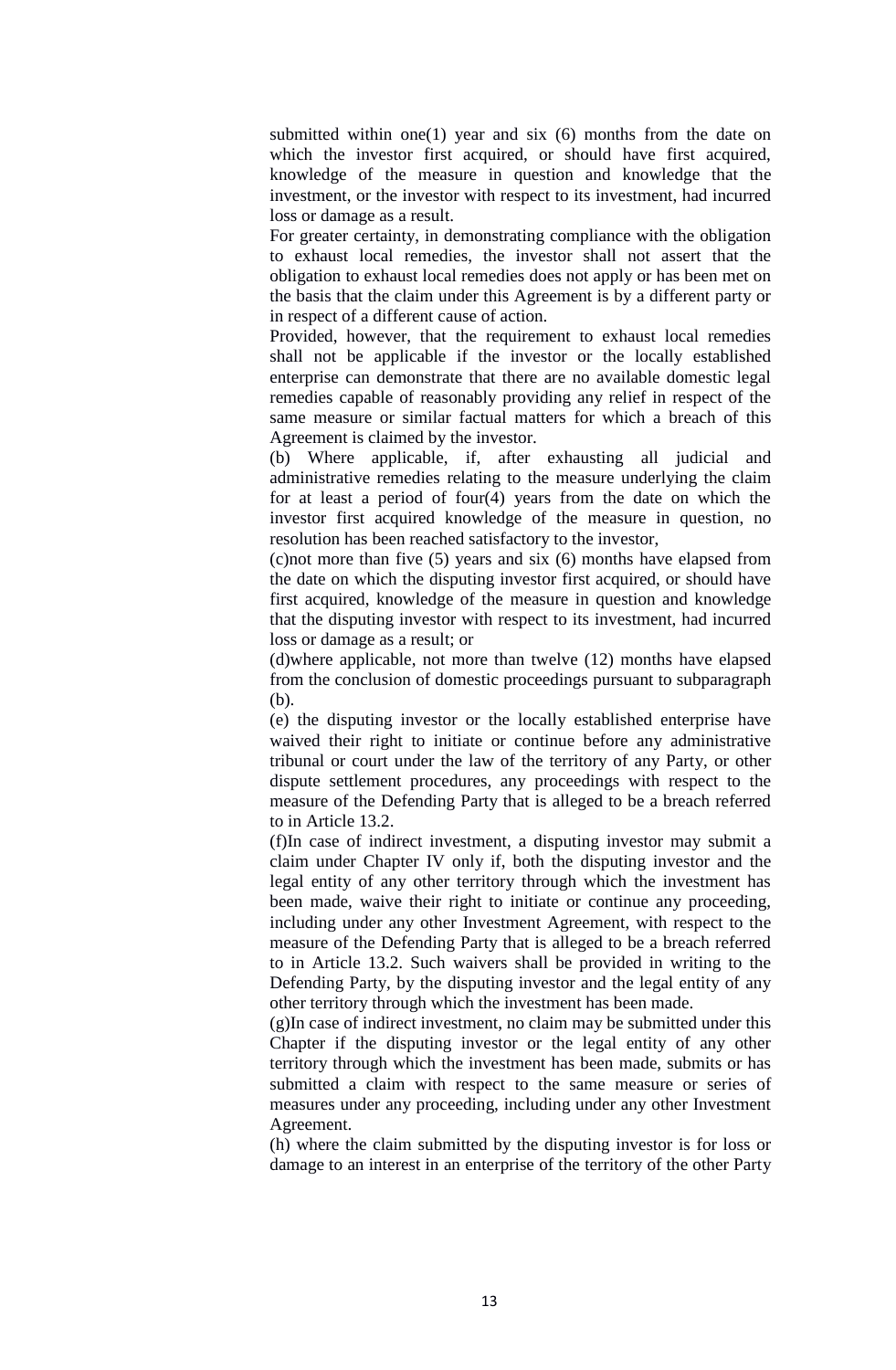that is a juridical person that the disputing investor owns or controls, that enterprise has waived its right to initiate or continue before any administrative tribunal or court under the law of the territory of any Party, or other dispute settlement procedures, any proceedings with respect to the measure of the Defending Party that is alleged to be a breach referred to in Article 13.2.

(i)At least 90 days before submitting any claim to arbitration, the disputing investor has transmitted to the Defending Party a written notice of its intention to submit the claim to arbitration ("**notice of arbitration**"). The notice of arbitration shall:

(i)attach the written request and the record of its transmission to the Defending Party with the details thereof;

(ii) provide the consent to arbitration by the disputing investor, or where applicable, by the locally established enterprise, in accordance with the procedures set out in this Agreement;

(iii) provide the waiver as required under Article 15.4 (e),(f), (g) or (h), as applicable; provided that a waiver from the enterprise under Article 15.4 (e), $(f)$ , $(g)$  or (h) shall not be required only where the Defending Party has deprived the disputing investor of control of an enterprise;

(iv) specify the name of the arbitrator appointed by the disputing investor.

## **Article 16 Submission of Claim to Arbitration**

- 16.1 A disputing investor who meets the conditions precedent provided for in Article 15[Conditions Precedent to Submission of a Claim to Arbitration] may submit the claim to arbitration under: (a)the UNCITRAL Arbitration Rules; or (b) any other arbitration rules, including the ICC Arbitration Rules, if mutually agreed by the disputing parties.
- 16.2 The applicable arbitration rules shall govern the arbitration except to the extent modified by this Chapter, and supplemented by any subsequent rules adopted by the Parties.
- 16.3 A claim is submitted to arbitration under this Chapter when the notice of arbitration given under the UNCITRAL Arbitration Rules is received by the Defending Party.
- 16.4 Delivery of notice and other documents on a Party shall be made to the Designated Representative for each Party.

## **Article 17 Appointment of Arbitrators**

17.1 The Arbitral Tribunal shall consist of three arbitrators with relevant expertise or experience in public international law, international trade and international investment law, or the resolution of disputes arising under international trade or international investment agreements. They shall be independent of, and not be affiliated with or take instructions from a disputing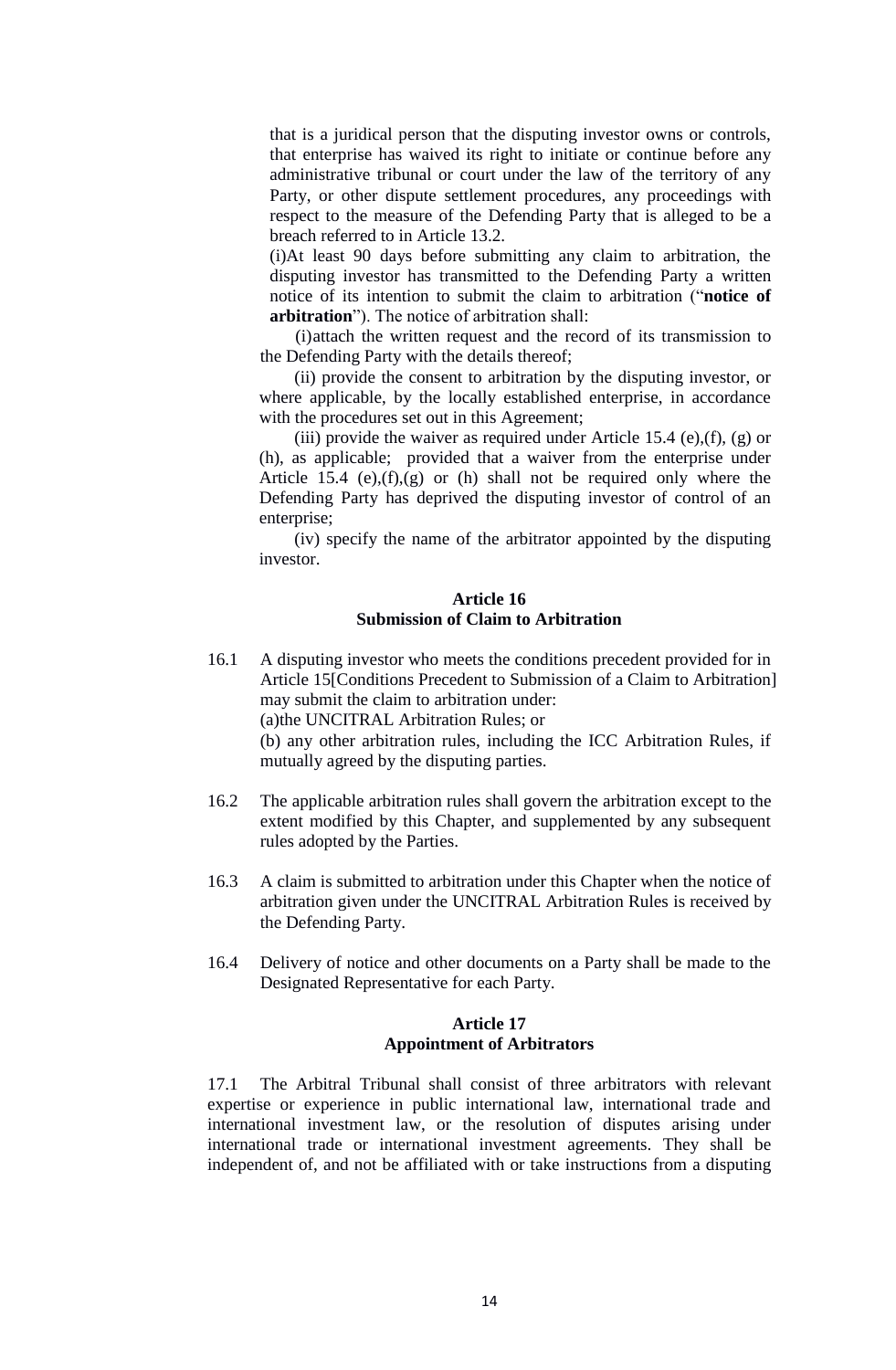party or the authorities of the territory of a Party, with regard to trade and investment matters. Arbitrators shall not take instructions from any organisation, government, authorities of the territories or disputing party with regard to matters related to the dispute.

17.2 One arbitrator shall be appointed by each of the disputing parties and the third arbitrator ("**Presiding Arbitrator**") shall be appointed by agreement of the co-arbitrators and the disputing parties.

17.3 If the Arbitral Tribunal has not been constituted within one hundred twenty (120) days from the date that a Claim is submitted to arbitration under this Article, the appointing authority under this Article shall be the Secretary-General of the Permanent Court of Arbitration.

17.4 The appointing authority shall appoint in her/his discretion and after consultation with the disputing parties, the arbitrator or arbitrators not yet appointed.

## **Article 18 Prevention of Conflict of Interest of Arbitrators and Challenges**

18.1 Every arbitrator appointed to resolve disputes under this Agreement shall during the entire arbitration proceedings be impartial, independent and free of any actual or potential conflict of interest.

18.2 Upon nomination and, if appointed, every arbitrator shall, on an ongoing basis, disclose in writing any circumstances that may, in the eyes of the disputing parties, give rise to doubts as to her/his independence, impartiality, or freedom from conflicts of interest. This includes any items listed in Article 18.10 and any other relevant circumstances pertaining to the subject matter of the dispute, and to existing or past, direct or indirect, financial, personal, business, or professional relationships with any of the disputing parties, Parties, legal counsel, representatives, witnesses, or co-arbitrators. Such disclosure shall be made immediately upon the arbitrator acquiring knowledge of such circumstances, and shall be made to the co-arbitrators, disputing parties and the appointing authority, if any, making an appointment. Neither the ability of those individuals or entities to access this information independently, nor the availability of that information in the public domain, will relieve any arbitrator of his or her affirmative duty to make these disclosures. Doubts regarding whether disclosure is required shall be resolved in favour of such disclosure.

18.3 A disputing party may challenge an arbitrator appointed under this Agreement:

- (a) if facts or circumstances exist that may, in the eyes of any of the disputing parties, give rise to justifiable doubts as to the arbitrator's independence, impartiality or freedom from conflicts of interest; or
- (b) in the event that an arbitrator fails to act or in the event of the *de jure* or *de facto* impossibility of the arbitrator performing his or her functions,

Provided that no such challenge may be initiated after fifteen days of that party: (i) learning of the relevant facts or circumstances through a disclosure made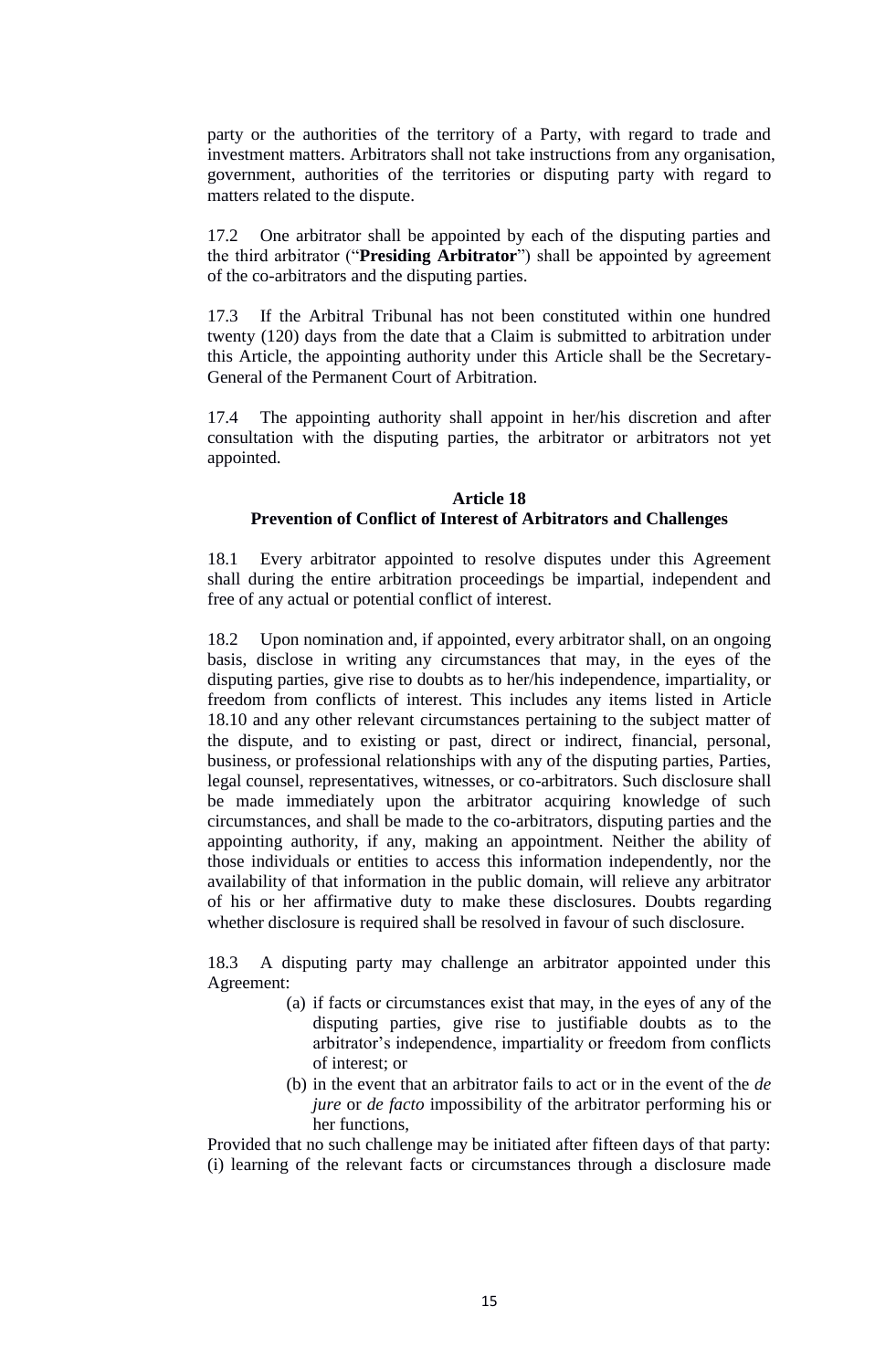under Article 18.2 by the arbitrator, or (ii) otherwise becoming aware of the relevant facts or circumstances relevant to a challenge under Article 18.3, whichever is later.

18.4 The notice of challenge shall be communicated to the disputing party, to the arbitrator who is challenged, to the other arbitrators and to the appointing authority under Article 17.3. The notice of challenge shall state the reasons for the challenge.

18.5 When an arbitrator has been challenged by a disputing party, all disputing parties may agree to the challenge. The arbitrator may also, after the challenge, withdraw from his or her office. In neither case does this imply acceptance of the validity of the grounds for the challenge.

18.6 If, within fifteen (15) days from the date of the notice of challenge, the disputing parties do not agree to the challenge or the challenged arbitrator does not withdraw, the disputing party making the challenge may elect to pursue it. In that case, within 30 days from the date of the notice of challenge, it shall seek a decision on the challenge by the appointing authority as specified under Article 17.3.

18.7 The appointing authority as specified under Article 17.3 shall accept the challenge made under Article 18.3 if, even in the absence of actual bias, there are circumstances that would give rise to justifiable doubts as to the arbitrator's lack of independence, impartiality, freedom from conflicts of interest, or ability to perform his or her role, in the eyes of an objective third party.

In any event where an arbitrator has to be replaced during the course of the arbitral proceedings, a substitute arbitrator shall be appointed or chosen pursuant to the procedure provided for in the Agreement and the arbitration rules that were applicable to the appointment or choice of the arbitrator being replaced. This procedure shall apply even if during the process of appointing the arbitrator to be replaced, a disputing party to the arbitration had failed to exercise its right to appoint or to participate in the appointment.

18.9 If an arbitrator is replaced, the proceedings may resume from the stage where the arbitrator who was replaced ceased to perform his or her functions unless otherwise agreed by the disputing parties.

18.10 A justifiable doubt as to an arbitrator's independence or impartiality or freedom from conflicts of interest shall be deemed to exist on account of the following factors, including if:

- (a) The arbitrator or her/his associates or relatives have an interest in the outcome of the particular arbitration;
- (b) The arbitrator is or has been a representative/advisor of the appointing party or an affiliate of the appointing party in the preceding three (3) years prior to the commencement of arbitration;
- (c) The arbitrator is from the same law firm as the counsel to a disputing party;
- (d) The arbitrator is acting concurrently with the counsel or firm of a disputing party in another dispute;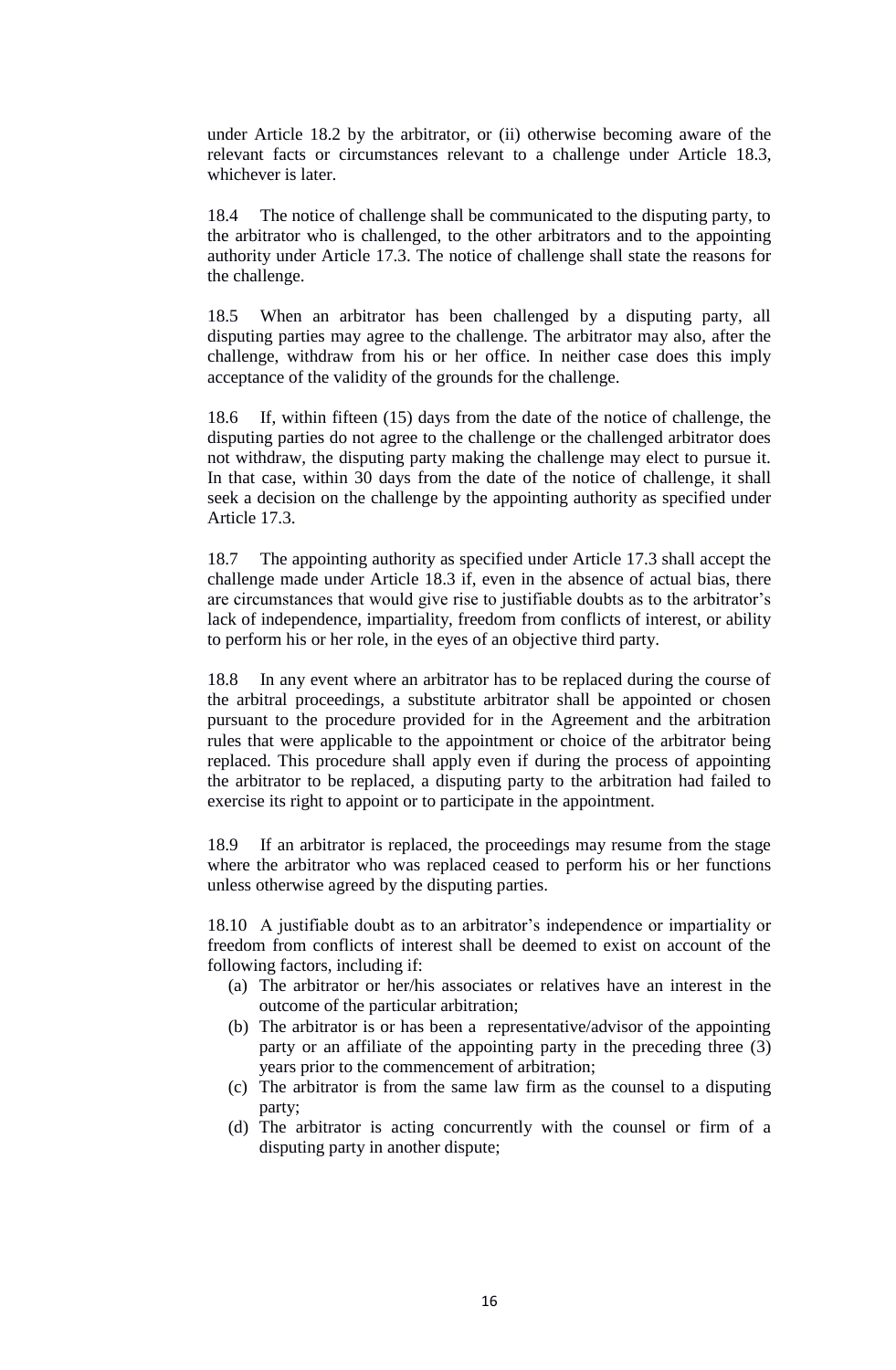- (e) The arbitrator's firm is currently rendering or has rendered services to a disputing party or to an affiliate of one of the parties out of which such firm derives financial interest;
- (f) The arbitrator has received a full briefing of the merits or procedural aspects of the dispute from the appointing party or her/his counsel prior to her/his appointment;
- (g) The arbitrator is a manager, director or member of the governing body, or has a similar controlling influence by virtue of shareholding or otherwise in a disputing party;
- (h) The arbitrator has publicly advocated a fixed position regarding an issue on the case that is being arbitrated.

18.11 The Parties shall by mutual agreement and after completion of their respective procedures adopt a separate code of conduct for arbitrators to be applied in disputes arising out of this Agreement, which may replace or supplement the existing rules in application. Such a code and may address topics such as disclosure obligations, the independence and impartiality of arbitrators and confidentiality.

### **Article 19 Conduct of Arbitral Proceedings**

19.1 Unless the disputing parties agree otherwise, the Arbitral Tribunal shall hold the arbitration proceedings in the territory of a country that is a party to the New York Convention, selected in accordance with the UNCITRAL Arbitration Rules if the arbitration is under those Rules.

19.2 Unless otherwise agreed by the disputing parties, the Arbitral Tribunal may determine a place for meetings and hearings and the legal seat of arbitration. In doing so, the Arbitral Tribunal shall take into consideration the convenience of the disputing parties and the arbitrators, the location of the subject matter, the proximity of the evidence, and give special consideration to the territory in which the investment is made.

19.3 When considering matters of evidence or production of documents, the Arbitral Tribunal shall not have any powers to compel production of documents which the Defending Party claims are protected from disclosure under the rules on confidentiality or privilege under the law of the territory in which the investment is made.

#### **Article 20 Dismissal of Frivolous Claims**

20.1 Without prejudice to the Arbitral Tribunal's authority to address other objections, the Arbitral Tribunal shall address and decide as a preliminary question any objection by the Defending Party that a claim submitted by the disputing investor is: (a) not within the scope of the Arbitral Tribunal's jurisdiction, or (b) manifestly without legal merit or unfounded as a matter of law.

20.2 Such objection shall be submitted to the Arbitral Tribunal as soon as possible after the Arbitral Tribunal is constituted, and in no event later than the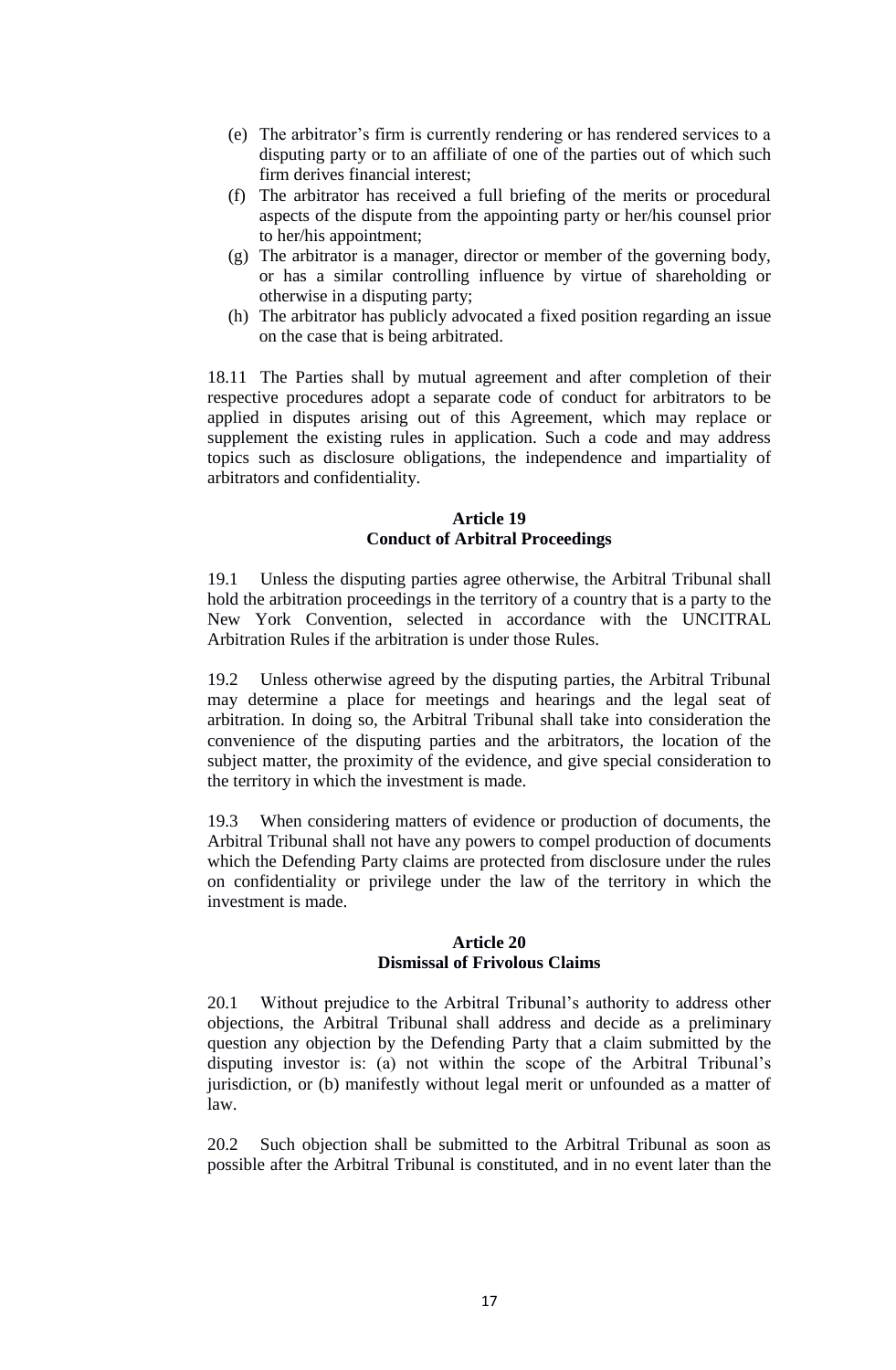date the Arbitral Tribunal fixes for the Defending Party to submit its countermemorial (or, in the case of an amendment to the notice of arbitration, the date the Arbitral Tribunal fixes for the Defending Party to submit its response to the amendment).

20.3 On receipt of an objection under this Article, the Arbitral Tribunal shall suspend any proceedings on the merits, establish a schedule for considering the objection consistent with any schedule it has established for considering any other preliminary question and issue a decision or award on the objection, stating the grounds therefore. In deciding an objection under this Article, the Arbitral Tribunal shall assume to be true disputing investor's factual allegations in support of any claim in the notice of arbitration (or any amendment thereof). The Arbitral Tribunal may also consider any relevant facts not in dispute.

20.4 The Arbitral Tribunal shall issue an award under this Article no later than one hundred fifty (150) days after the date of the receipt of the request under Article 20.2. However, if a Defending Party requests a hearing, the Arbitral Tribunal may take an additional thirty (30) days to issue the decision or award.

20.5 The Defending Party does not waive any objection as to competence or any argument on the merits merely because the Defending Party did or did not raise an objection or make use of the expedited procedure set out this Article.

20.6 When the Arbitral Tribunal decides on a preliminary objection by a Defending Party under Article 20.2 or 20.3, the Arbitral Tribunal may, if warranted, award to the prevailing Defending Party reasonable costs and attorneys' fees incurred in submitting or opposing the objection. In determining whether such an award is warranted, the Arbitral Tribunal shall consider whether either the claim by the disputing investor or the objection by the Defending Party was frivolous, and shall provide the disputing parties a reasonable opportunity to present its cases.

#### **Article 21 Transparency in arbitral proceedings**

21.1 Subject to applicable law regarding protection of confidential information, the Defending Party shall make available to the public the following documents relating to a dispute under this Chapter:

- (a) the written request and the notice of arbitration;
	- (b) pleadings and other written submissions on jurisdiction and the merits submitted to the Arbitral Tribunal, including submissions by a Non-disputing Party;
	- (c) Transcripts of hearings, where available; and
	- (d) decisions, orders and awards issued by the Arbitral Tribunal.

21.2 Hearings for the presentation of evidence or for oral argument ("**hearings**") shall be made public in accordance with the following provisions:

> a. Where there is a need to protect confidential information or protect the safety of participants in the proceedings, the Arbitral Tribunal shall make arrangements to hold in private that part of the hearing requiring such protection.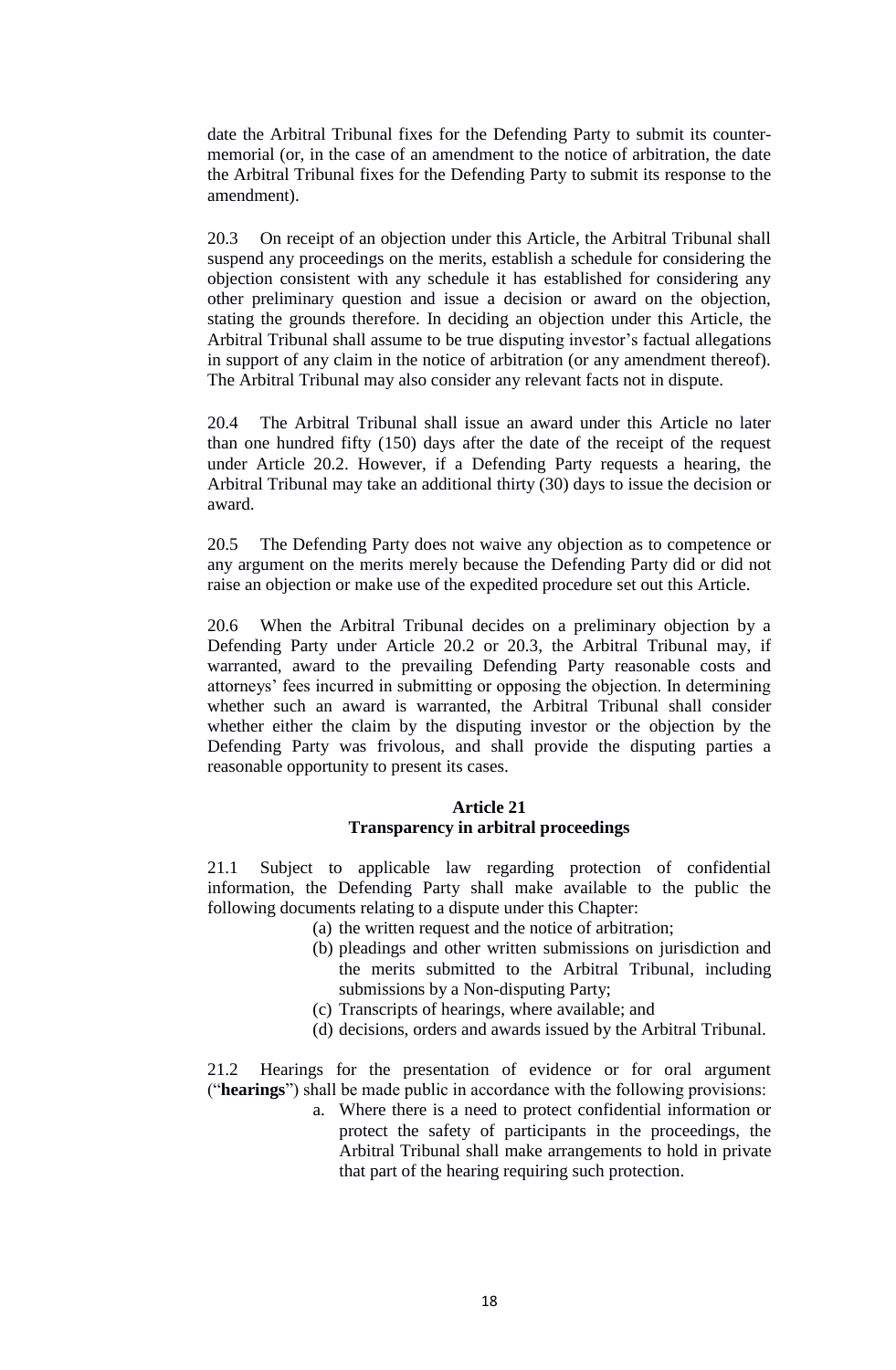b. The Arbitral Tribunal shall make logistical arrangements to facilitate public access to hearings, including by organizing attendance through video links or such other means as it deems appropriate. However, the l Arbitral Tribunal may, after consultation with the disputing parties, decide to hold all or part of the hearings in private where this becomes necessary for logistical reasons, such as when the circumstances render any original arrangement for public access to a hearing infeasible.

21.3 The award of the Arbitral Tribunal rendered under this Article shall be publicly available, subject to the redaction of confidential information. Where a Defending Party determines that it is in the public interest to do so and notifies the Arbitral Tribunal of that determination, all other documents submitted to, or issued by, the Arbitral Tribunal shall also be publicly available, subject to the redaction of confidential information.

21.4 The Non-disputing Party may make oral and written submissions to the Arbitral Tribunal regarding the interpretation of this Agreement.

## **Article 22 Burden of Proof and Governing Law**

22.1 This Agreement shall be interpreted in the context of the high level of deference that international law accords to States with regard to their development and implementation of domestic policies.

22.2 The disputing investor bears the burden of establishing: (a) jurisdiction; (b) the existence of an obligation under Chapter II of this Agreement, other than the obligation under Articles 9 [Entry and Sojourn of Personnel] or 10 [Transparency]; (c) a breach of such obligation; (d) that the investment, or the investor with respect to its investment, has suffered actual and non-speculative losses as a result of the breach; and (e) that those losses were foreseeable and directly caused by the breach.

22.3 The governing law for interpretation of this Agreement by the Arbitral Tribunal constituted under this Chapter shall be: (a) this Agreement; (b) the general principles of public international law relating to the interpretation of agreements, including the presumption of consistency between international agreements to which the Parties are party; and (c) for matters relating to domestic law, the law of the territory of the Defending Party.

#### **Article 23 Joint Interpretations**

23.1. Interpretations of specific provisions and decisions on application of this Agreement issued subsequently by the Parties in accordance with this Agreement shall be binding on Arbitral Tribunals established under this Chapter upon issuance of such interpretations or decisions.

23.2 In accordance with customary international law, other evidence of the Parties subsequent agreement and practice regarding interpretation or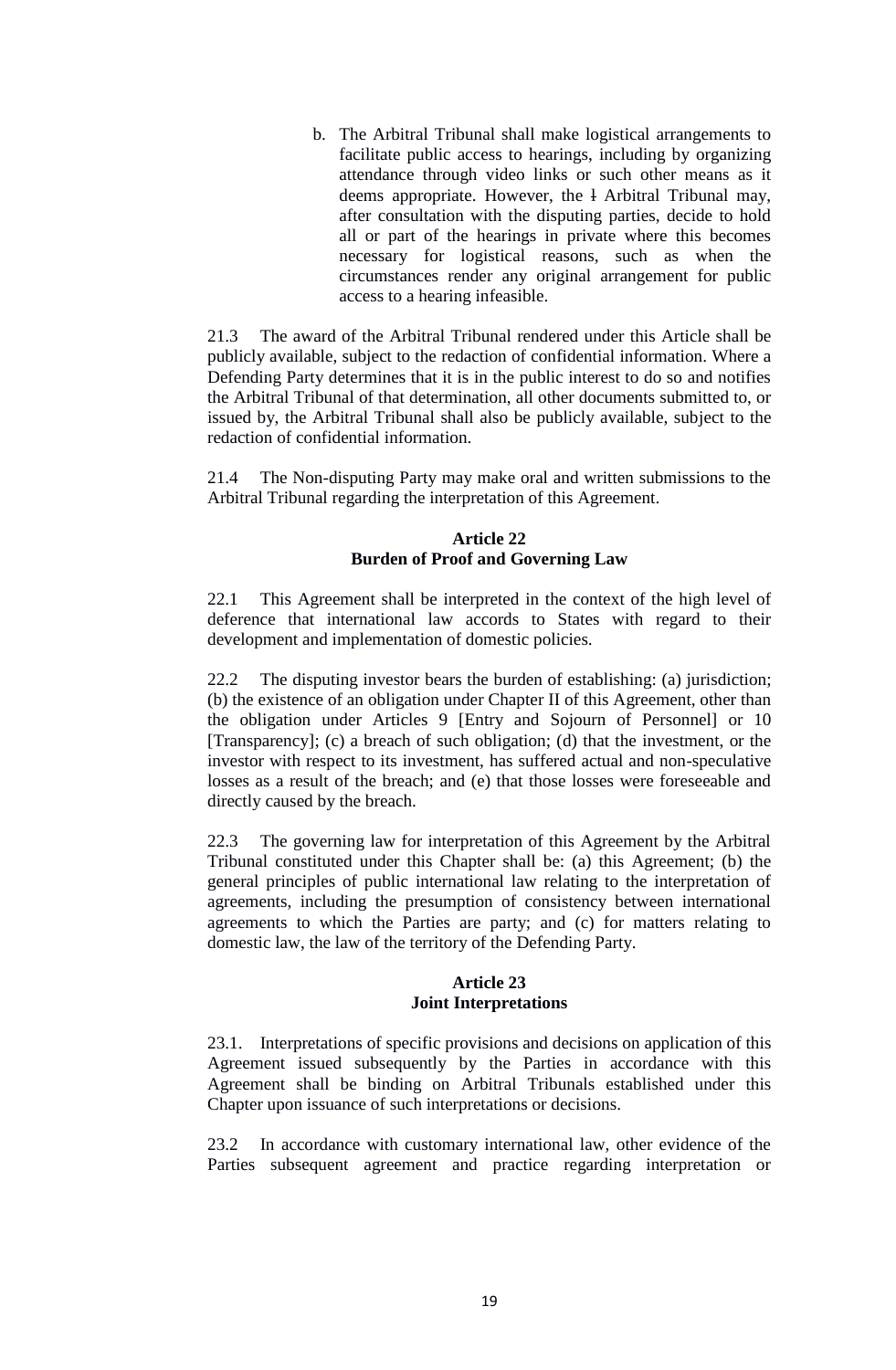application of this Agreement shall constitute authoritative interpretations of this Agreement and must be taken into account by Arbitral Tribunals under this Chapter.

23.3 The Arbitral Tribunal may, on its own account or at the request of a Defending Party, request the joint interpretation of any provision of this Agreement that is subject of a dispute. The Parties shall submit in writing any joint decision declaring their interpretation to the Arbitral Tribunal within sixty (60) days of the request. Without prejudice to the rights of the Parties under Article 23.1 and 23.2, if the Parties fail to submit a decision to the Arbitral Tribunal within sixty (60) days, any interpretation issued individually by a Party shall be forwarded to the disputing parties and the Arbitral Tribunal, which may take into account such interpretation.

## **Article 24 Expert Reports**

Without prejudice to the appointment of other kinds of experts where authorized by the applicable arbitration rules, and unless the disputing parties disapprove, the Arbitral Tribunal may appoint experts to report to it in writing on any factual issue concerning environmental, health, safety, technical or other scientific matters raised by a disputing party, subject to such terms and conditions as the disputing parties may agree.

## **Article 25 Award**

- 25.1 The award shall include a judgement as to whether there has been a breach by the Defending Party of any rights conferred under this Agreement in respect of the disputing investor and its investment and the legal basis and the reasons for its decisions.
- 25.2 The Arbitral Tribunal shall reach its decision by a majority of votes. Such decision shall be binding on both disputing parties.
- 25.3 The Arbitral Tribunal can only award monetary compensation for a breach of the obligations under Chapter II of the Agreement. Monetary damages shall not be greater than the loss suffered by the investor or, as applicable, the locally established enterprise, reduced by any prior damages or compensation already provided by the authorities of the territory. For the calculation of monetary damages, the Arbitral Tribunal shall also take into account any restitution of property or repeal or modification of the measure, or other mitigating factors.<sup>1</sup>

1

<sup>1</sup> Mitigating factors can include, current and past use of the investment, the history of its acquisition and purpose, compensation received by the investor from other sources, any unremedied harm or damage that the investor has caused to the environment or local community or other relevant considerations regarding the need to balance public interest and the interests of the investor.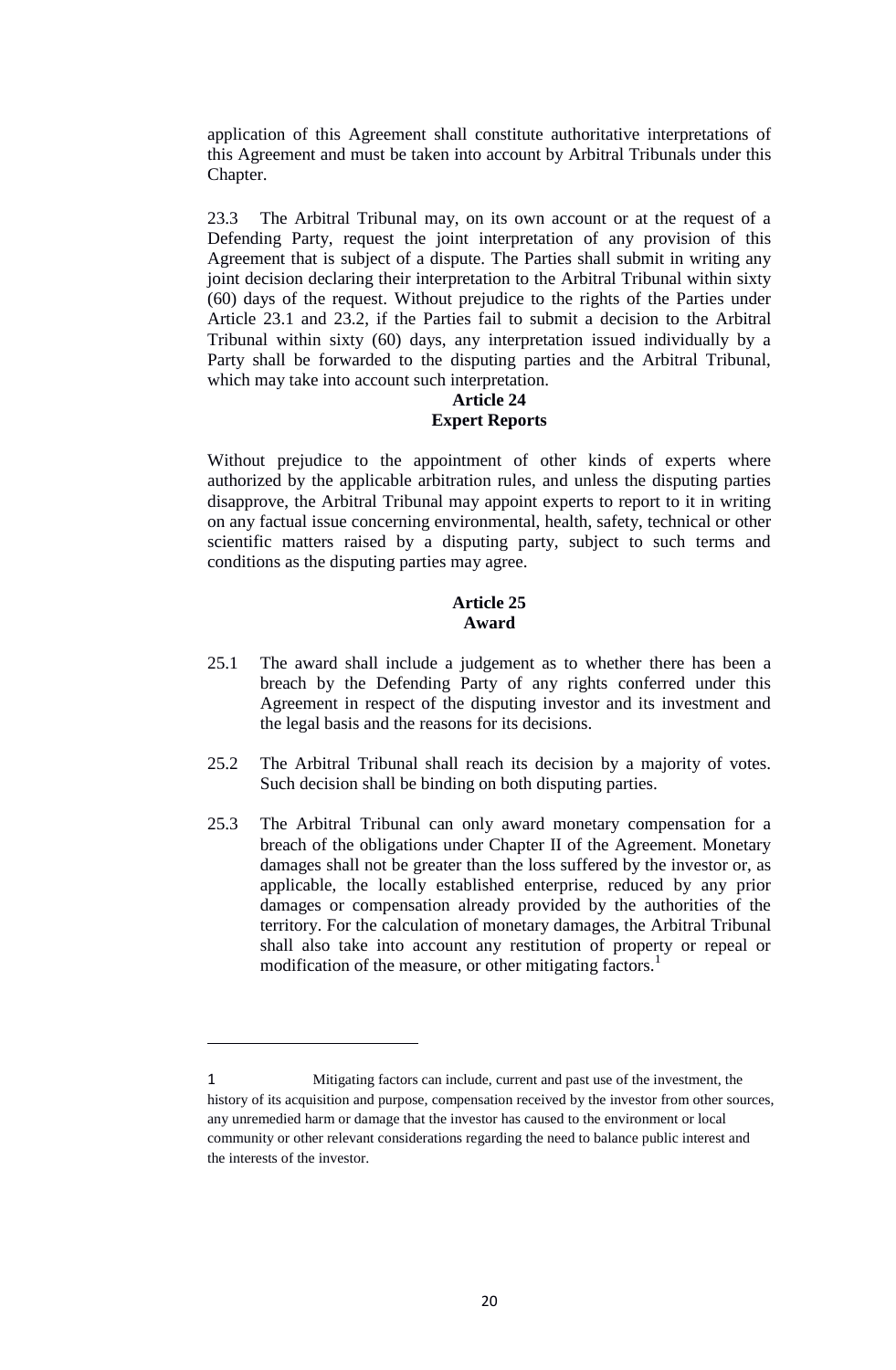25.4 The Arbitral Tribunal may not award punitive or moral damages or any injunctive relief against authorities of the territory of either Party under any circumstance.

#### **Article 26 Finality and enforcement of awards**

- 26.1 The award made by the Arbitral Tribunal shall have no binding force except between the disputing parties and in respect of the particular case and the Arbitral Tribunal must clearly state those limitations in the text of the award.
- 26.2 Subject to Article 26.3, a disputing party shall abide by and comply with an award without delay.
- 26.3 A disputing party may not seek enforcement of a final award until:
	- (a) ninety (90) days have elapsed from the date the award was rendered and no disputing party has commenced a proceeding to revise, set aside or annul the award, or
	- (b) a court has dismissed or allowed an application to revise, set aside or annul the award and there is no further appeal.
- 26.4. Authorities in each territory shall provide for the enforcement of an award in its territory in accordance with its law.
- 26.5 A claim that is submitted to arbitration under this Chapter shall be considered to arise out of a commercial relationship or transaction for purposes of Article I of the New York Convention.

#### **Article 27 Costs**

The disputing parties shall share the costs of the arbitration, with arbitrator fees, expenses, allowances and other administrative costs. The disputing parties shall also bear the cost of its representation in the arbitral proceedings. The Arbitral Tribunal may, however, in its discretion direct that the entire costs or a higher proportion of costs shall be borne by a disputing party and this determination shall be final and binding on both disputing parties.

## **Article 28 Appeals Facility**

The Parties may by agreement or after the completion of their respective procedures regarding the enforcement of this Agreement may establish an institutional mechanism to develop an appellate body or similar mechanism to review awards rendered by Arbitral Tribunals under this Chapter. Such appellate body or similar mechanism may be designed to provide coherence to the interpretation of provisions in this Agreement. In developing such a mechanism, the Parties may take into account the following issues, among others:

(a) the nature and composition of an appellate body or similar mechanism;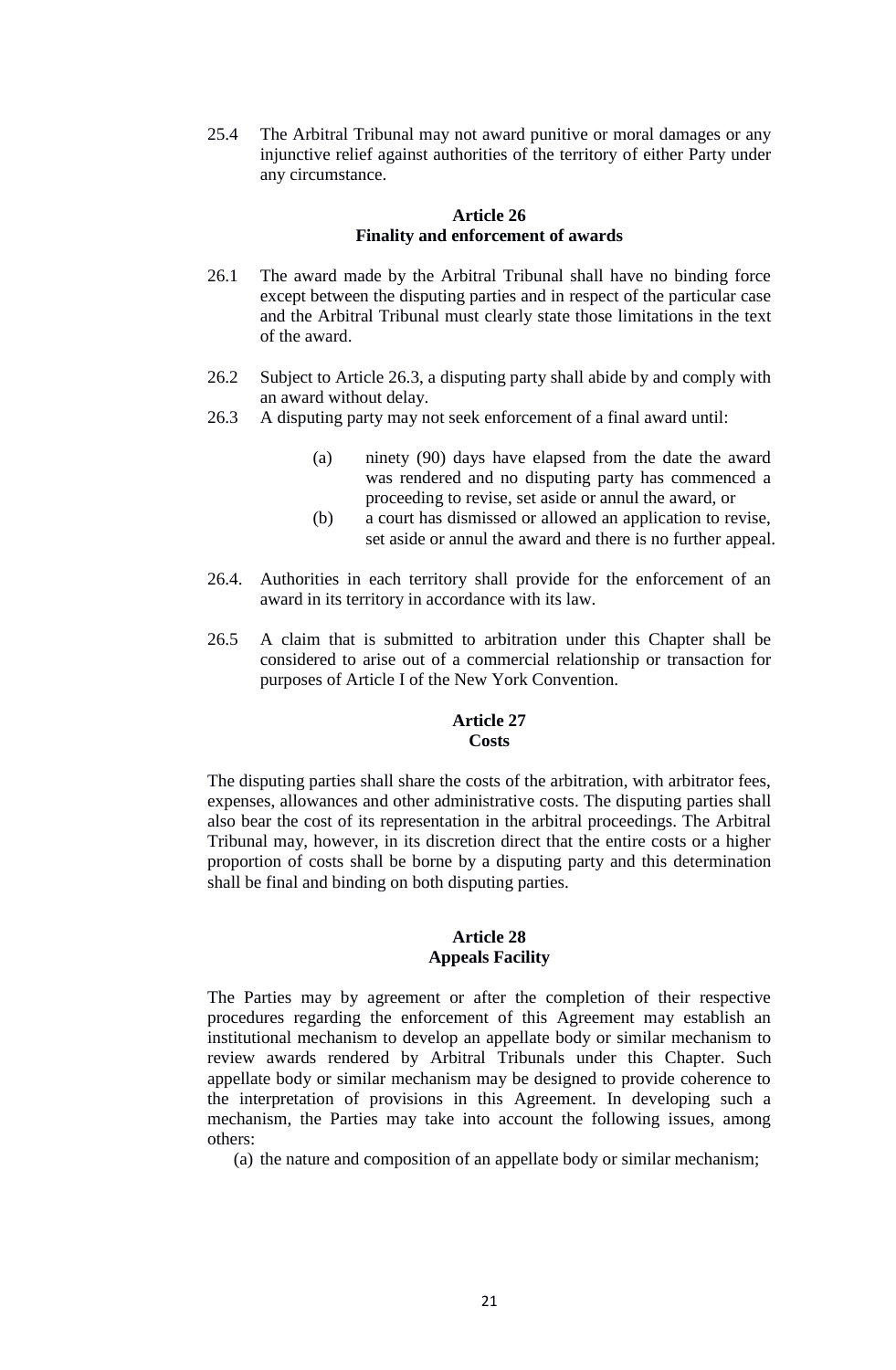- (b) the scope and standard of review of such an appellate body;
- (c) transparency of proceedings of the appellate body or similar mechanism;
- (d) the effect of decisions by an appellate body or similar mechanism or similar mechanism;
- (e) the relationship of review by an appellate body or similar mechanism to the arbitral rules that may be selected under Article16.1 of this Agreement; and
- (f) the relationship of review by an appellate body or similar mechanism to existing domestic laws and international law on the enforcement of arbitral awards.

#### **Chapter V: Dispute Settlement between Parties**

#### **Article 29 Disputes between Parties**

- 29.1 Disputes between the Parties concerning:
	- (a) the interpretation or application of this Agreement, or
	- (b) whether there has been compliance with obligations to consult in good faith under Article 35,

should, as far as possible, be settled through consultation or negotiation, which may include the use of non-binding third-party mediation or other mechanisms.

29.2 If a dispute between the Parties cannot be settled within six (6) months from the time the dispute arose, it shall upon the request of either Party be submitted to a Tribunal.

29.3 Such a Tribunal shall be constituted for each individual case in the following way: Within two months of the receipt of the request for arbitration, each Party shall appoint one member of the Tribunal. Those two members shall then select a national of a third State who, on approval by the two Parties, shall be appointed Chairman of the Tribunal. The Chairman shall be appointed within two months from the date of appointment of the other two members.

29.4 If within the periods specified in Article 29.3 the necessary appointment(s) have not been made, either Party may, in the absence of any other agreement, invite the Secretary General of the Permanent Court of Arbitration to make any necessary appointment(s).

29.5 The Tribunal shall reach its decision by a majority of votes. Such decision shall be binding on both Parties.

29.6 The Parties to the arbitration shall share the costs of the arbitration, including the arbitrator fees, expenses, allowances and other administrative costs. Each Party shall bear the cost of its representation in the arbitral proceedings. The Tribunal may, however, in its discretion direct that the entire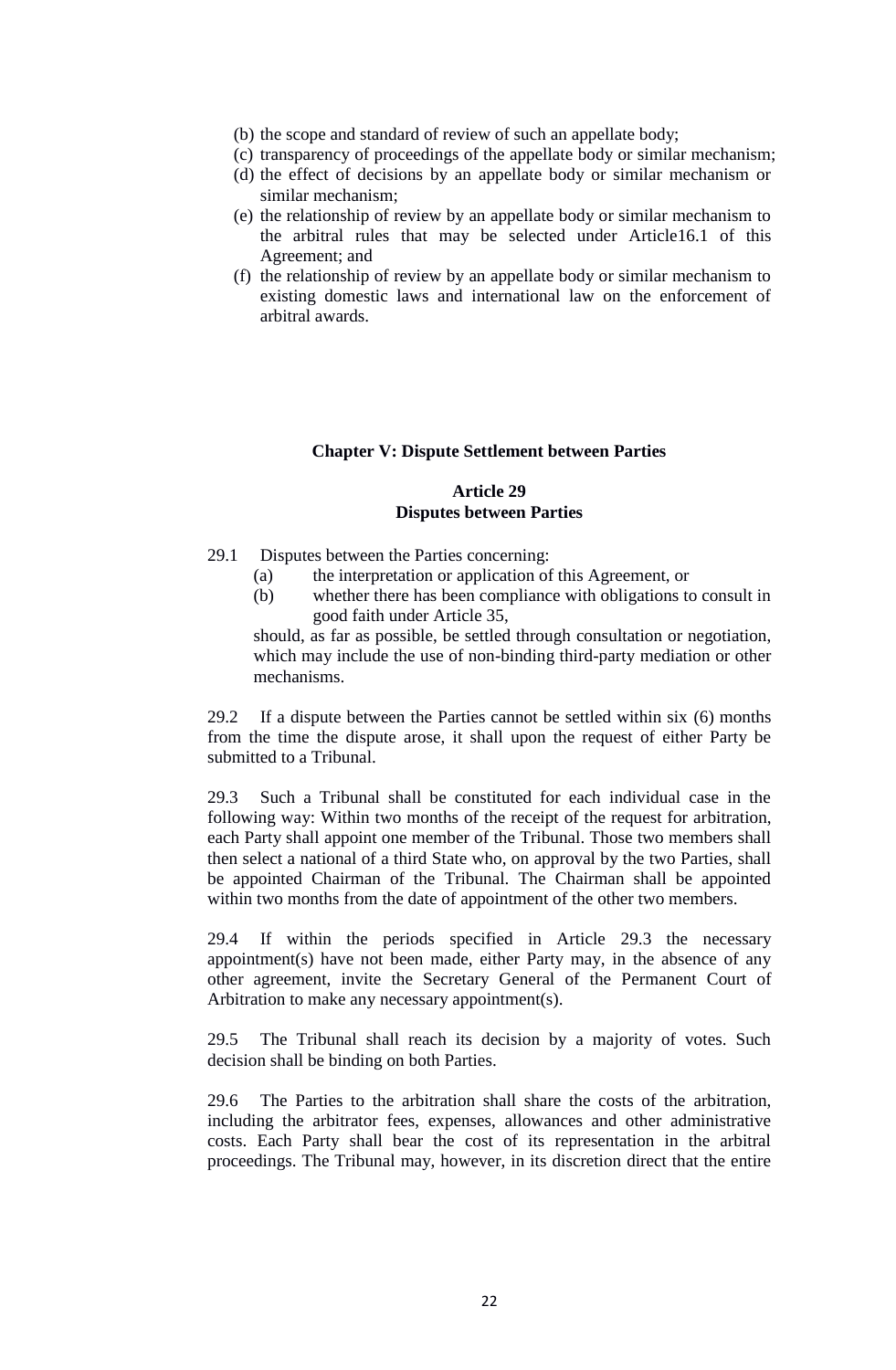costs or a higher proportion of costs shall be borne by one of the Parties and this determination shall be binding on both Parties.

29.7 The Tribunal shall decide all questions relating to its competence and its own procedure, subject to any agreement between the Parties.

#### **Chapter VI: Prudential Measures and Exceptions**

## **Article 30 Prudential Measures**

Notwithstanding any other provisions in this Agreement, authorities of a territory shall not be prevented from taking measures relating to financial services for prudential reasons, including measures for the protection of investors, depositors, policy holders or natural or juridical persons to whom a fiduciary duty is owed by an entity supplying financial services, or to ensure the integrity and stability of its financial and monetary system. Where such measures do not conform with the provisions of the Agreement, they shall not be used as a means of avoiding commitments or obligations under this Agreement.

#### **Article 31 General Exceptions**

31.1 Nothing in this Agreement shall be construed to prevent the adoption or enforcement by the authorities of the territory, of measures of general applicability applied on a non-discriminatory basis that are necessary<sup>2</sup> to:

(a) protect public morals or maintaining public order;

(b) protect human, animal or plant life or health;

(c) ensure compliance with law and regulations that are not inconsistent with the provisions of this Agreement;

(d) protect and conserve the environment, including all living and non-living natural resources;

(e) protect national treasures or monuments of artistic, cultural, historic or archaeological value.

31.2 Nothing in this Agreement shall apply to non-discriminatory measures of general application taken by a central bank or monetary authority of the territory in pursuit of monetary and related credit policies or exchange rate policies. This paragraph is without prejudice to a Party's rights and obligations under Article 6[Transfers].

## **Article 32**

**.** 

<sup>2</sup> In considering whether a measure is "necessary", the Tribunal shall take into account whether there was no less restrictive alternative measure reasonably available to the authorities of the territory.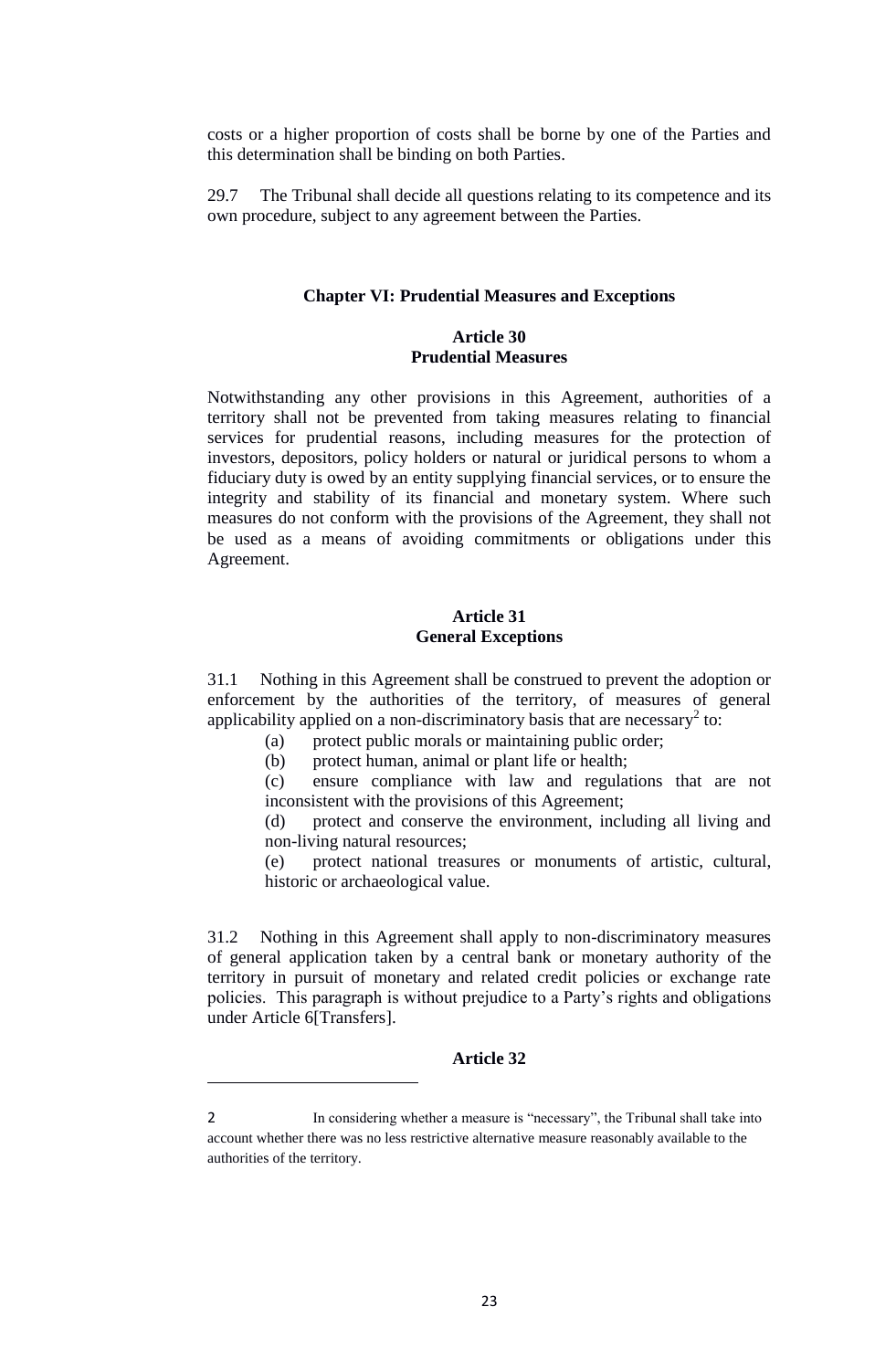#### **Security Exceptions**

32.1 Nothing in this Agreement shall be construed:

(a) to require the authorities of the territory to furnish any information, the disclosure of which it considers contrary to its essential security interests; or

(b) to prevent the authorities of the territory from taking any action which it considers necessary for the protection of its essential security interests including but not limited to:

(i) action relating to fissionable and fusionable materials or the materials from which they are derived;

(ii) action taken in time of war or other emergency in domestic or international relations;

(iii) action relating to the traffic in arms, ammunition and implements of war and to such traffic in other goods and materials as is carried on directly or indirectly for the purpose of supplying a military establishment;

(iv) action taken so as to protect critical public infrastructure including communication, power and water infrastructures from deliberate attempts intended to disable or degrade such infrastructure; (v) any policy, requirement or measure including, without limitation, a requirement obtaining (or denying) any security clearance to any company, personnel or equipment; or

(c) to prevent the authorities of the territory from taking any action in accordance with the United Nations Charter for the maintenance of international peace and security.

32.2 Each Party shall inform the other Party to the fullest extent possible of measures taken under Article 32.1 and of their termination.

32.3 Nothing in this Chapter shall be construed to require authorities of a territory to accord the benefits of this Agreement to an investor of the other territory where the authorities of the territory adopts or maintains measures in any legislation or regulations which it considers necessary for the protection of its essential security interests with respect to any non-Party territory or an investor of such non-Party territory that would be violated or circumvented if the benefits of this Chapter were accorded to such juridical person or to its investments.

32.4 This Article shall be interpreted in accordance with the understanding of the Parties on security exceptions as set out in the Annex, which shall form an integral part of this Agreement.

#### **Chapter VII: Final Provisions**

#### **Article 33 Relationship with other Agreements**

33.1 This Agreement or any action taken hereunder shall not affect the rights and obligations of the Parties under any other Agreements to which they are parties.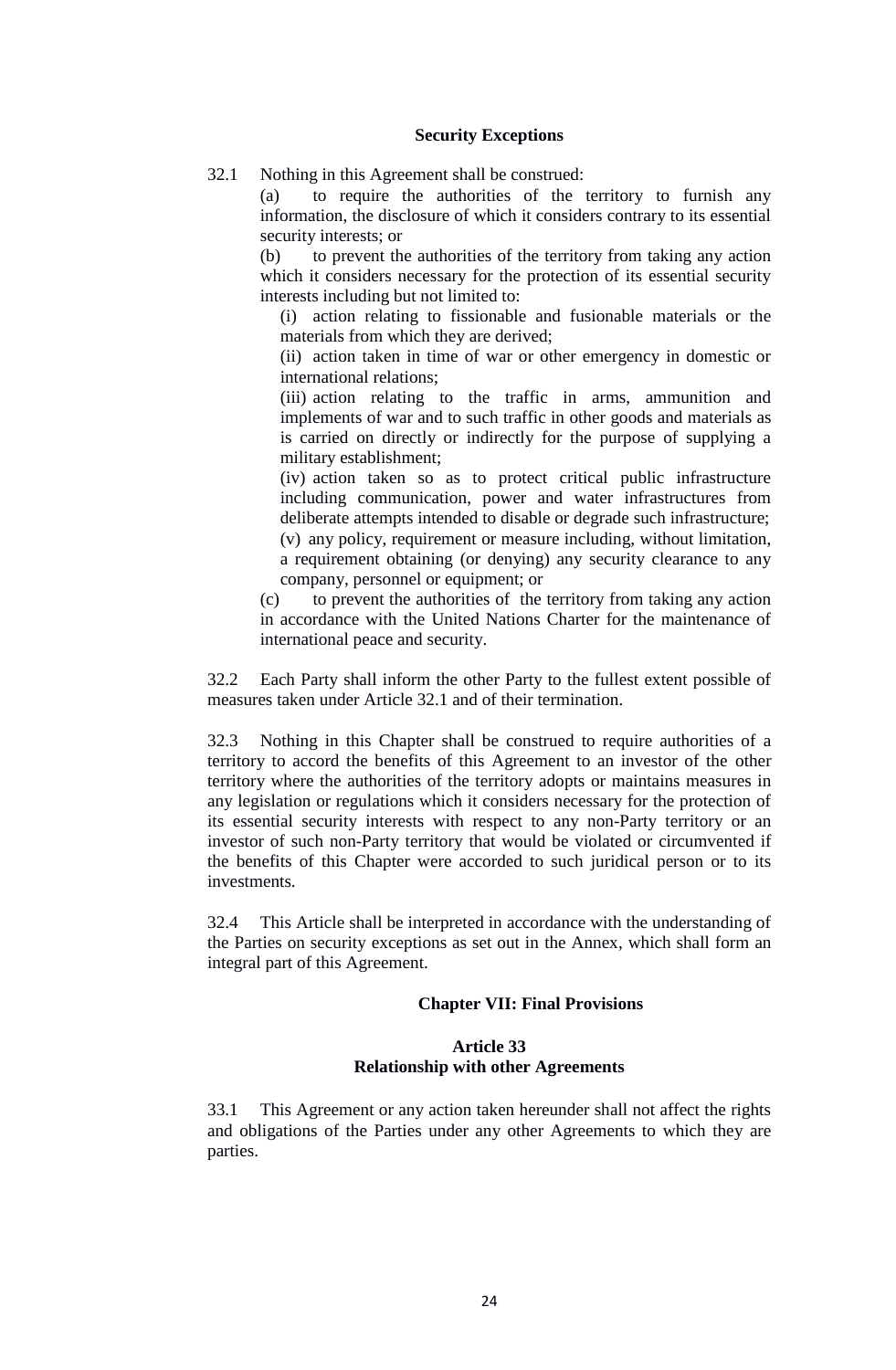33.2 Any inconsistency, or question regarding the relationship between this Agreement and another bilateral agreement between the Parties, or a multilateral agreement to which both Parties are a party, shall be resolved in accordance with the principles of international law.

#### **Article 34 Denial of Benefits**

The authorities of a territory may at any time, including after the institution of arbitration proceedings in accordance with Chapter IV of this Agreement, deny the benefits of this Agreement to:

- (a) investor owned or controlled, directly or indirectly, by persons of a non-Party territory or of the territory of the denying authority; or
- (b) an investment or investor that has been established or restructured with the primary purpose of gaining access to the dispute resolution mechanisms provided in this Agreement.

#### **Article 35 Consultations and Periodic Review**

35.1 Either Party may request, and the other Party shall promptly agree to, consultations in good faith on any issue regarding the interpretation, application, implementation, execution or any other matter including, but not limited to:

- (a) reviewing the implementation of this Agreement;
- (b) reviewing the interpretation or application of this Agreement;
- (c) exchanging legal information; and
- (d) addressing disputes arising under Chapter IV of this Agreement or (e) any other disputes arising out of investment.

35.2 Further to consultations under this Article, the Parties may take any action as they may jointly decide, including making and adopting rules supplementing the applicable arbitral rules under Chapter IV or Chapter V of this Agreement, issuing binding interpretations of this Agreement, and adopting joint measures in order to improve the effectiveness of this Agreement.

35.3 The Parties shall meet every five (5) years after the entry into force of this Agreement to consult and review the operation and effectiveness of this Agreement.

## **Article 36 Coordination Mechanism**

36.1 The Parties shall set up the Coordination Mechanism by designating representatives from the competent authorities of the territories to provide assistance in the resolution of any incidents or activities relating to investors and their investments.

36.2 In the event of any such incidents or activities referred to in the previous paragraph, upon request from the investor to its respective Party, such Party shall task the Coordination Mechanism to meet, in an appropriate manner, within thirty (30) days of such request for the purpose of addressing such incidents or activities.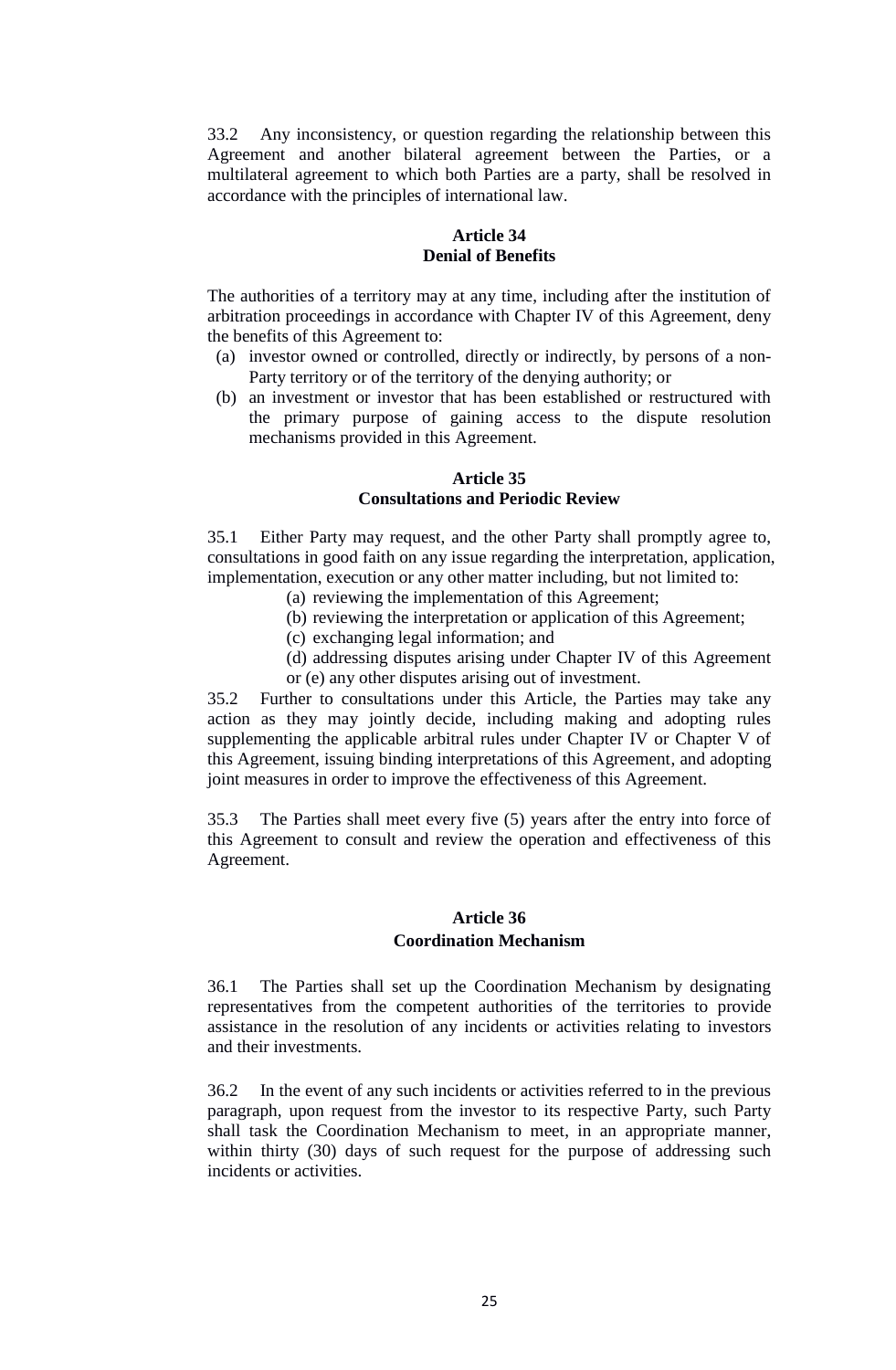### **Article 37 Amendments**

37.1 This Agreement may be amended at any time at the request of either Party. The requesting Party must submit its request in written form explaining the grounds on which the amendment shall be made. The other Party shall consult with the requesting Party regarding the proposed amendment and must also respond to the request in writing.

37.2 This Agreement will stand automatically amended at all times to the extent that the Parties agree. Any agreement to amend the Agreement pursuant to this Article must be expressed in writing, whether in a single written instrument or through an exchange of notes. These amendments shall be binding on the tribunals constituted under Chapter IV or Chapter V of this Agreement and an award of the tribunals must be consistent with all amendments to this Agreement.

### **Article 38 Entry into force, duration and termination**

38.1 This Agreement shall enter into force by exchange of letters between the Parties informing each other of the completion of their necessary internal procedure for this Agreement .

38.2 This Agreement shall remain in force for a period of ten (10) years and shall lapse thereafter unless the Parties expressly agree in writing that it shall be renewed. This Agreement may be terminated any time after its entry into force if either Party gives to the other Party a prior notice in writing twelve (12) months in advance stating its intention to terminate the Agreement. The Agreement shall stand terminated immediately after the expiry of the twelve (12) month notice period.

38.3 In respect of investments made prior to the date when the termination of this Agreement becomes effective, the provisions of this Agreement shall remain in force for a period of eight (8) years.

In witness whereof the undersigned, being duly authorised thereto have signed this Agreement.

Done at Taipei on 18 December 2018 in the Chinese, Hindi and English languages, all texts being equally authoritative.

In case of any divergence in interpretation, the English text shall prevail.

Representative Taipei Economic and Cultural Center in India

Director General India Taipei Association in Taipei